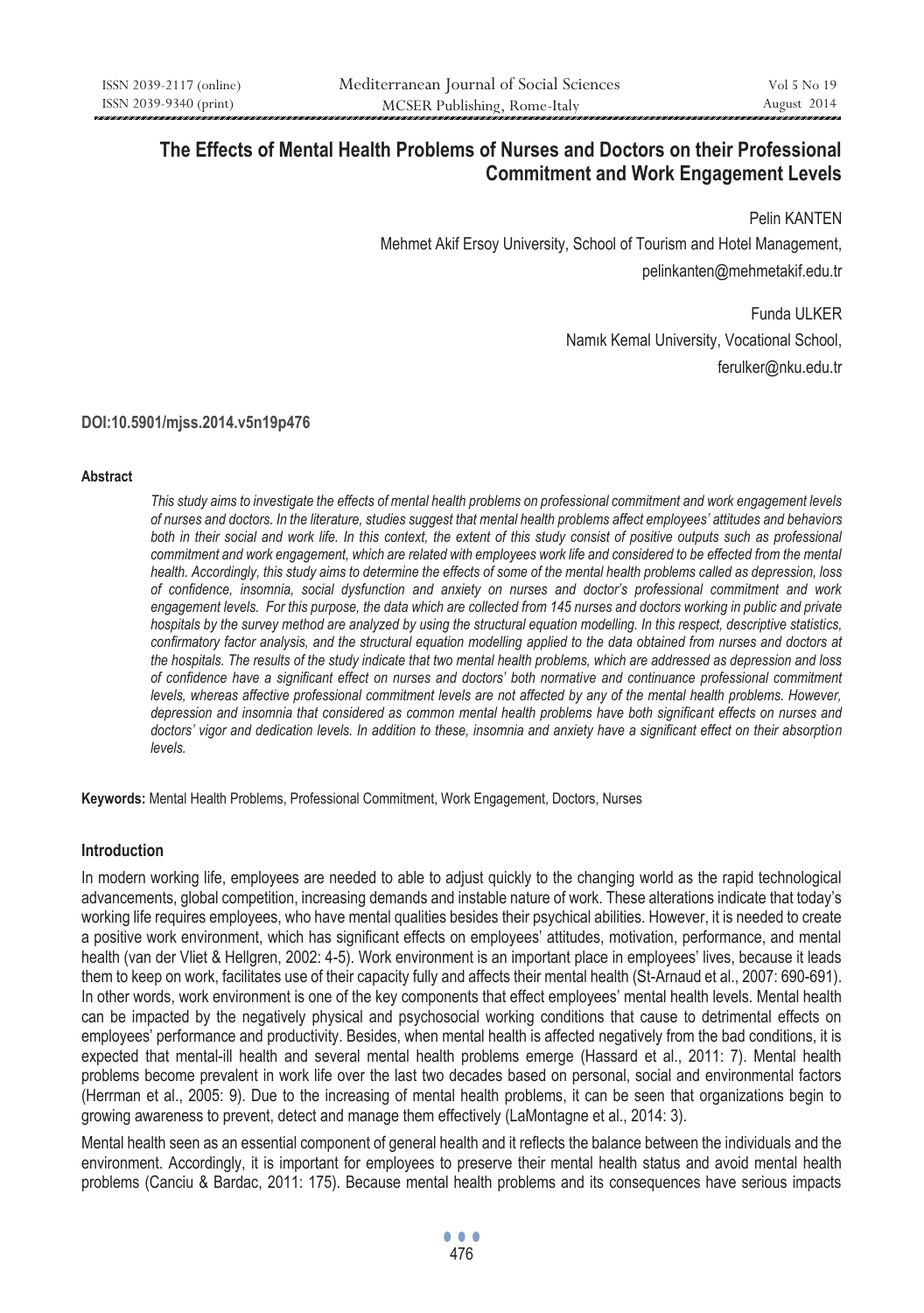| ISSN 2039-2117 (online) | Mediterranean Journal of Social Sciences | Vol 5 No 19 |
|-------------------------|------------------------------------------|-------------|
| ISSN 2039-9340 (print)  | MCSER Publishing, Rome-Italy             | August 2014 |

such as increasing rates of illness, accidents and turnover, result in absenteeism, decreasing of their performance and effectiveness (Mabunda and Idemudia, 2012: 189). In addition to these, mental health problems negatively affect employees' psychical conditions, motivation and commitment levels which lead them to maintain poor relationships in their social and work environments (Harnois & Gabriel, 2000: 9). Therefore, it can be seen that mental health problems influence employees' attitudes towards not only their social lives but also their working lives. In the literature, it is indicated that mental health problems have some negative effects on individuals' attitudes and behaviors in terms of life and job satisfaction (Ueda & Niino, 2012: 27; Sarjaloei & Hashemi, 2013: 585). Furthermore, researchers suggest that mental health problems result in employees to exhibit bullying behaviors and increasing their burnout levels while decreasing their work engagement levels (Pienaar & Willemse, 2008: 1057; Vilotti et al., 2013: 23; Reis et al., 2013: 9; Reknes et al., 2014: 479).

It can be said that mental health problems induce some negative consequences for both organizations and individuals. Accordingly, this study aims to investigate some outputs of mental health problems such as professional commitment and work engagement from the nurses and doctors perspective. Since the professional commitment and work engagement are crucial components on some specific professions like health sector and the mental health of nurses and doctors are important factor on patients' safety; this research is conducted on this population. However, there is not any research existing literature investigating the relationships among mental health problems, professional commitment and work engagement. Therefore, this study aims to add some contribution to the literature. Thus, this study aims to investigate the effects of mental health problems on the professional commitment and work engagement levels of nurses and doctors.

### **2.Theoretical Framework**

### **2.1. Mental Health Problems**

Mental health refers to the psychological wellbeing of an individual who is working for any organization (Nahar et al., 2013: 521). According to the World Health Organization, mental health is defined as "a state of well-being in which an individual realizes his or her own abilities, can cope with the normal stresses of life, can work productively, and is able to make a contribution to his or her community'' (Slade, 2010: 2; Mokhtari et al., 2013: 83-84). In case of mental health absence for an individual, social, psychological, biological factors and working conditions, mental health illness and mental health problems may occur. In other words, factors such as insecurity, hopelessness, rapid changings, high unemployment, low income, limited education, gender discrimination, unhealthy lifestyle, organizational barriers, and stressful working conditions lead employees to have mental health problems (Herrman, 2005: 4). Mental health problems are matters of modern age due to the changing living conditions. For example, the employees used to be exposed to contagious, incurable and fatal diseases in the past decades, while they face a few of these problems under today's working conditions, but still they encounter several mental disorders and problems (Sarjaloei & Hashemi, 2013: 585).

Nowadays, mental health problems are increasing social problems, which can affect an individual's performance and interactions both in social and work life. Mental health problems are usually defined as some symptoms that can affect an individual's thoughts, feelings and behaviors and also show them somehow different from the rest of the society (IBEC, 2012: 5-10). In addition, mental health problems are seen the most important contributors to the increasing number of disease and disability problems worldwide. In the literature, it is indicated that five of the 10 leading causes of disabilities are related with mental health problems (Harnois & Gabriel, 2000: 1). In other words, according to the international labor office, approximately 20% of the working-age population has mental health problems (St-Arnaud et al., 2007: 691; Hassard et al., 2011: 5; Rössler, 2012: 65). On the other hand, World Health Organization indicates more than 150 million people in worldwide experienced depression which is labelled one of the common mental health problems in 2004 (Karban, 2011: 2). Therefore, it is expected that in the future, these problems gradually will increase and by the year 2020, depression will emerge as one of the leading causes of disability in the world (Dewa et al., 2007: 347). Mental health problems are considered as common disorders by the world in general, which have significant impacts on employees work lives. Although these are regarded as minor illnesses, they have strong effects on individuals' capacity to work and cause sicknesses and absences in the long term (Hensing et al., 2013: 3). Furthermore, mental health problems result in employees to loss cognitive skills, self-control, self-confidence, self-esteem and hope for the future as well as they lead impairment of social relations and the mutual trust between individuals (Baum & Neuberger, 2014: 309). From the organizational perspective, mental health problems triggers number of costs that include loss of potential labor supply, unemployment, absenteeism and reduced productivity in the workplace. Therefore, due to the adverse effects of mental health problems, they seem significant for an individual, society and employer (IBEC, 2012: 9). Moreover, since the mental health problems cause lots of additional cost, it is important that these problems are needed to be diagnosed and treated.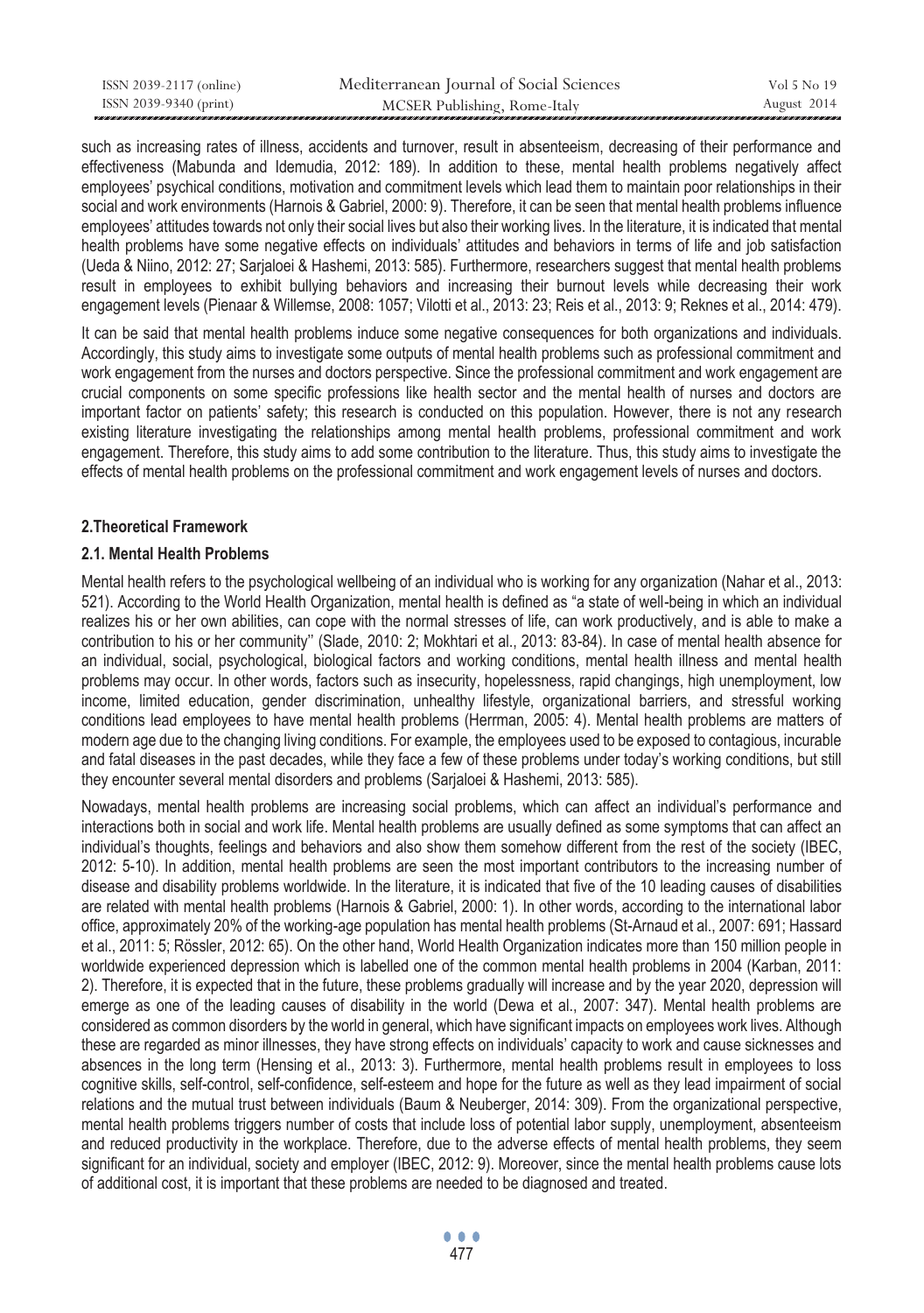| ISSN 2039-2117 (online) | Mediterranean Journal of Social Sciences | Vol 5 No 19 |
|-------------------------|------------------------------------------|-------------|
| ISSN 2039-9340 (print)  | MCSER Publishing, Rome-Italy             | August 2014 |

In the literature, it can be seen that mental health problems are classified in different categories by the researchers. The World Health Organization, who is a global public health agency of the United Nations, developed and revised international classification systems for health. This classification, which was approved in 1990, is labelled as an International Classification of Disorders (ICD-10) (Gaebel, 2012: 895). The ICD-10 guides the components, which impairs mental health as well as refers to the negative and abnormal behaviors (Cooper & Hassiotis, 2009: 254). These components are classified in 10 different axis such as mental disorders, psychoactive substance use, schizophrenia, mood disorders, stress-related and somatoform disorders, behavioral syndromes, disorders of adult personality and behavior, mental retardation, disorders of psychological development, behavioral and emotional disorders which occur in childhood and adolescence (Robles et al., 2014: 6). American Psychiatric Association (1994) categorized mental health problems as delirium, dementia, amnestic and other cognitive disorders, substance-related disorders, schizophrenia and other psychotic disorders, mood disorders, anxiety disorders, somatoform disorders, factitious disorders, dissociative disorders, sexual and gender identity disorders, eating disorders, sleep disorders, impulse-control disorders, adjustment disorders and personality disorders (Goldberg, 2010: 15). In this study, within those disorders, some of the common mental health problems like insomnia, anxiety, depression, loss of confidence and social dysfunction will be examined.

Insomnia: Insomnia is defined as a sleep disorder that may occur sharply and dissipate or may become an irritating chronic disorder (Pigeon, 2010: 321). Insomnia is the most frequent sleep disorder which affects large proportions of the society as a situational, recurring or in a persistent way. However, it is considered as one of the important mental health problems due to the effects on individuals' psychological, occupational, economic domains of lives and also affects the quality of life (Morin & Benca, 2012: 1129). In addition, insomnia is regarded antecedents of other mental health problems such as both depression and anxiety (Sivertsen et al., 2009: 109).

Anxiety: Anxiety refers to the distressful emotions which frequently accompanied by behavioral reactions and consist of psychological and somatic manifestations (Cooray & Bakala, 2005: 355). In fact, it is considered as one of the most common mental health disorders in the community (Stein & Stein, 2008: 1115). Anxiety emerges when individuals face with some stressful events and it begins to have negative impacts gradually on their work and social lives. Thus, it becomes a significant mental health problem (IBEC, 2012: 12).

Depression: Depression is considered as a common mental disorder associated with depressed mood, loss of interest, feelings of guilt or low self-esteem, having insomnia, eating disorders and poor concentration (Chang et al., 2010: 528). However, individuals who have a depression tendency to suicide and thoughts of death, frequent crying, chronic aches, and excessive gain or loss in weight (Spielberger et al., 2003: 211). Therefore, depression has a significant impact on an individual's life domains such as family, friends, work life etc. (Hysenbegasi et al., 2005: 145)

Loss of Confidence: Loss of confidence refers to an attitude, which includes the lack of self-confidence and feelings of a worthless person (Khan et al., 2013: 604). In other words, individuals think that they have no success and satisfaction on their work and social lives. Moreover, individuals, who have lost their confidence to themselves do not concentrate whatever they have done in their life and have the feeling of being useless (Abeysena et al., 2012: 151).

Social Dysfunction: Social dysfunction, which is considered as an abnormal behavior, is defined as on the basis of impaired social interactions. (Kipps et al., 2009: 593). Social dysfunction includes individuals not to have a verbal and non-verbal skills, to possess a lack of social, emotional and cognitive or information processing skills, so they are not successful at negotiation of social roles and interpersonal transactions in their lives (Munroe-Blum et al., 1996: 211).

### **2.2. Professional Commitment**

By the transformations of working life in the 21th century, stabilization of employment is a difficult goal for organizations to achieve. Due to the individuals' level of educations and competencies are increasing, employees are not tendency to sign long-term contracts and they are not inclined to cultivate bonds with the organization (Bieńkowska, 2012: 22-23). Therefore, as organizations continue to restructure, high levels of economic uncertainty emerge and employment relationships become less stable, it is observed that employees are shifting their loyalty to their professions instead of their organizations. Accordingly, it is possible to claim that commitment type has been changed from organizational commitment to professional commitment (Blau, 2009: 116; Simola, 2011: 69). Professional commitment refers to the employee's affective attachment, a person's belief and acceptance of the values of their profession. Professional commitment represents the willingness of an individual to continue in that job (Teng et al., 2007: 48; van der Heijden et al., 2009: 618). However, it can be inferred that professional commitment is consisted of three components such as belief and acceptance of goals and values of profession, willingness to make an effort for the profession and have desire to remain in that profession (Chang et al., 2014: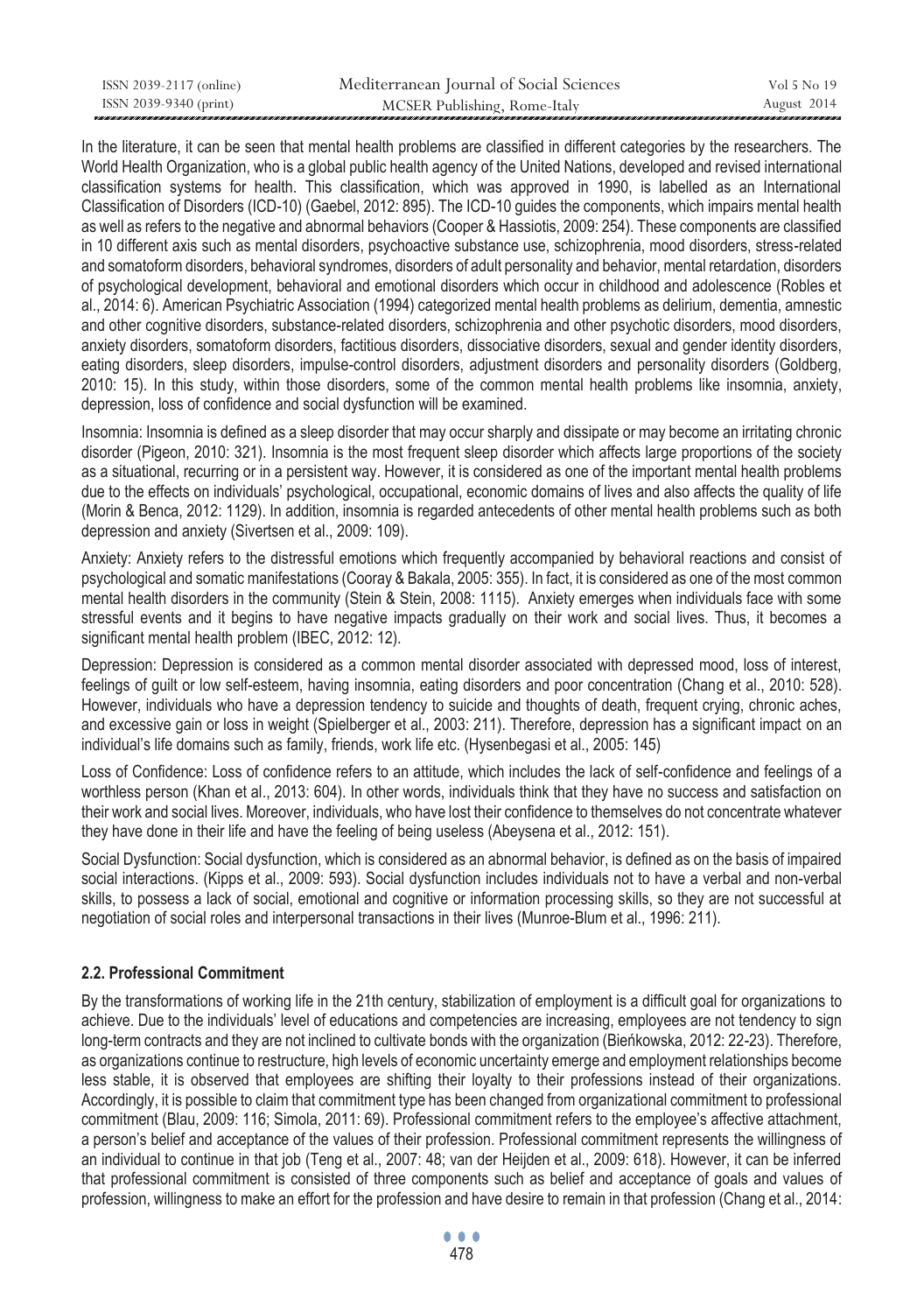| ISSN 2039-2117 (online) | Mediterranean Journal of Social Sciences | Vol 5 No 19 |
|-------------------------|------------------------------------------|-------------|
| ISSN 2039-9340 (print)  | MCSER Publishing, Rome-Italy             | August 2014 |

52). Generally, professional commitment reflects employees' attitudes and behaviors about their jobs and it is viewed as an identification and involvement with one's profession (Chen, et al., 2008: 1739).

Professional commitment shows the degree of importance of work, which plays a significant role in individuals' life and requires a deep loyalty with the adaptation of specific values of the profession beyond the monetary gain. Particularly, due to the characteristics and the key role of commitment in some professions such as doctors, nurses, military, education etc., professional commitment is considered as more necessary and crucial than the other professions (Somech & Bogler, 2002: 557). Because professional commitment constitutes a major part of employees' life and brings positive consequences both from the organizational and individual perspectives (Elias, 2008: 286). In the literature, it is indicated that the professional commitment leads to improve job performance and job satisfaction, whereas it reduces turnover intention (Teng et al., 2009: 302; van der Heijden et al., 2009: 620; Nasution & Östermark, 2012: 168; Cho & Huang, 2012: 34). However, employees who are committed to their professions, have more work ethical values, job concentration and tendency to exhibit the organizational citizenship behaviors than the others (Kim & Chang, 2007: 65-66). In other words, professional commitment affects employees to exhibit positive behaviors and force them to protect the interests of their organizations and clients (Chen & Kao, 2012: 152). Moreover, professional commitment facilitates organizations to acquire a good performance and to achieve its goals efficiently by the involvement of employees to their professions (LLapa-Rodríguez et al., 2008: 488). In addition to these, a professionally committed employee provides benefits both for the organizations and societies on the whole. Because professional commitment prevents higher 'costs' such as additional needed training and human capital investments, which occur when person change his/her occupation (Van der Berg, 2011: 16).

Professional commitment emerges when employees internalize the values of profession, accept the codes of professional ethics and consider work as the most important component of their lives. However, professional commitment occurs when employees have a deep identification with the profession, have a tendency to remain in the same profession due to the investments and efforts that they have done before (Vardi & Weitz, 2002: 103). Meyer et al., (1993) suggested that professional commitment composes of three facets such as affective professional commitment, (want to stay), continuance professional commitment (have to stay) and normative professional commitment (should stay) (Blau, 2009: 117; Simola, 2011: 70). In addition to these, Blau (2003) re-conceptualized professional commitment by introducing a fourdimensional structure as follows: affective, normative, accumulated costs and limited alternatives (Vernon, 2011: 18). In this study, professional commitment will be examined in accordance to Meyer's classification:

Affective professional commitment; this component refers to the employees identification with, involvement in and emotional attachment to his or her occupation (Dwivedula & Bredillet, 2010: 80). Affective professional commitment begins with the choice of profession; continues based on actual experience of employees and opportunities that organization provides. In other words, employee's affective professional commitment levels increase or decrease regarding their abilities, career goals, monetary and non-monetary contributions and etc. (Weng & McElroy, 2012: 257).

Continuance professional commitment; it refers to the employees willingness to stay in the profession based on the accumulated investment that they have done before (Nasution & Östermark, 2012: 168). Professional continuance commitment shows employees who are committed to their profession due to the difficultness of leaving the profession. Because leaving profession and changing occupation may result in facing worse conditions such as lack of benefits and opportunities, and reduced income etc. (Cho & Huang, 2012: 34).

Normative professional commitment; it refers to the employee's feeling of obligation to stay in his or her profession (Van der Berg, 2011: 16). Normative professional commitment emerges as a result of received benefits or having positive experiences as a result of engagement with the profession (Nogueras, 2006: 87). Accordingly, it can be said that normative professional commitment represents the employees who remain in that occupation because of the appreciation that they have received up to now.

## **2.3. Work Engagement**

In the contemporary world, organizations need employees who are psychologically connected to their work; who are willing and able to invest themselves fully to their work roles. In other words, organizations have a tendency to employ individuals who are engaged with their works to achieve superior performance (Bakker et al., 2010: 2). Therefore, work engagement considered as potentially an important topic in the organizational behavior literature, which has been conceptualized first time by the Kahn's (1990). Kahn (1990) described work engagement as being physically active, cognitively, and emotionally connected with work roles (Murthy, 2014: 349). According to Schaufeli et al. (2002) work engagement defined as "a positive,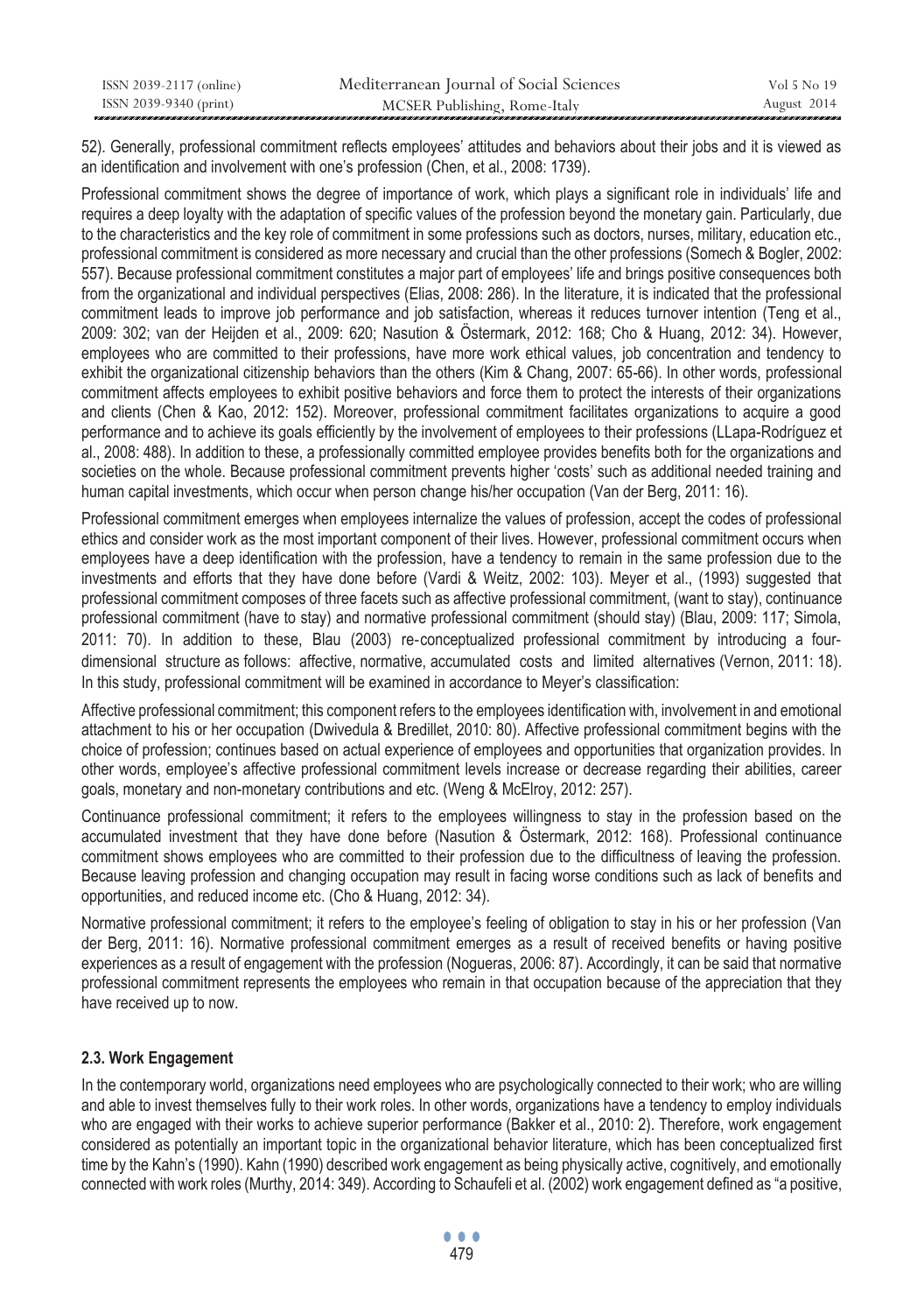| ISSN 2039-2117 (online) | Mediterranean Journal of Social Sciences | Vol 5 No 19 |
|-------------------------|------------------------------------------|-------------|
| ISSN 2039-9340 (print)  | MCSER Publishing, Rome-Italy             | August 2014 |

fulfilling, work-related state of mind, which is most commonly characterized by vigor, dedication and absorption" (Bakker & Demerouti, 2008: 209; Lu et al., 2014: 142; Karatepe, 2014: 308). In this context, it can be said that work engagement constitutes three different components as vigor, dedication and absorption, which are corresponded to physical, emotional and cognitive components (Geldenhuys et al., 2014: 3).

Vigor; it refers to having a high level of energy and mental resilience while working and having a willingness to make an effort for work roles and to behave in a persistence manner when facing the difficulties (van der Colff & Rothmann, 2009: 3; Barnes & Collier, 2013: 486). However, vigor represents positive affective response to the work environment and it includes of individuals having physical strength, emotional energy, and cognitive liveliness (Shraga & Shirom, 2009: 272). Therefore, individuals, who perceive themselves to possess the physical, emotional, and cognitive abilities to handle job demands are more effective and have a high level of motivation (Little et al., 2011: 467).

Absorption; this component refers to employees being totally engrossed in their works, so that time passes quickly and it is difficult them to detach from their work (Hakanen et al., 2008: 79; Menguc et al., 2013: 2164). Absorption is characterized as an individual having a focused attention, a clear mind, and intrinsic enjoyment, loss of self-consciousness and distortion of time (Alarcon & Edwards, 2010: 1). However, it shows that employees have pleasure from work and consider working as being rewarded (Mustosmäki et al., 2013: 51).

Dedication: it is characterized as "an individual is being strongly involved in towards his or her work's and experiencing a sense of significance, enthusiasm, inspiration, pride and challenge (Gonza'lez-Roma' et al., 2006: 166; Jenaro et al., 2010: 867). In another words, dedication represents that employees have a great involvement with their jobs (Hayati et al., 2014: 2). Thus, it refers to the emotional side of work engagement and the willingness of individuals to spend amount of time and effort in doing something meaningful at work (Coetzee & de Villiers, 2010: 31).

Work engagement is a motivational construct which represents the more persistent and pervasive affective-cognitive state than a momentary and specific state. However, work engagement is not depended on any particular object, event, individual, or behavior (Peng et al., 2014: 3). Work engagement changes and emerges based on some individual and organizational antecedents. Due to the work engagement importance, it can be seen that researchers has mainly focused on identifying individual and organizational level of antecedents of this concept (Park & Gursoy, 2012: 1195). In the literature, it is suggested that some individual factors such as personality type, self-efficacy, positive affect and organizational components like work overload, job characteristics, leadership are strong predictors of work engagement (Sulea et al., 2012: 5; Baker et al., 2014: 391). Moreover, Saks (2006) determined several antecedents of work engagement from the organizational perspective such as job characteristics, perceived organizational support, supervisor support, rewards and recognition, procedural and distributive justice, perceived organizational support. Shraga & Shirom (2007) asserted that big five personality variables lead to work engagement (Gill, 2007: 7-8). In addition to these, Bakker & Demerouti (2007) developed a job demands-resources (JD-R) model which includes job resources such as social support from colleagues and supervisors, performance feedback, skill variety, autonomy and personal resources like optimism, self-efficacy, resilience and self-esteem. According to this model, job and personal resources have a positive impact on engagement when job demands (work pressure, emotional, psychical and mental demands) are high (Bakker & Demerouti, 2008: 218). On the other hand, it is expected that some organizational components like trust, empowerment and organizational tenure have a contribution on employees' work engagement levels to be increased or decreased (Ugwu et al., 2014: 378).

Work engagement is considered as one of the positive organizational behaviors which are essential for organizations grappling with new challenges to remain competitive in today's working conditions (Koyuncu et al., 2006: 299-300). Work engagement is seen as vital for survival, sustainability and growth of the organizations. Since employees, who are engaged in their works, invest more psychical and mental energy in work, so it facilitates improved productivity in the organizations (Agarwal et al., 2012: 1). Due to the engaged workforce is considered to be a mail stone of sustaining competitive advantage and contributing to the organization's performance work engagement has captured the attention of the practitioners and researchers in recent years (Agarwal, 2014:42). In literature, it can be seen that researchers suggested that work engagement leads some positive results both in individual and organization levels. For example, Salanova et al., (2005) have shown that work engagement induces increasing of employee performance and customer loyalty (Salanova et al., 2005: 1217). Xanthopoulou et al., (2009) indicate that work engagement predicts financial returns (Xanthopoulou et al., 2009: 183). However, Harter et al. (2002) reported that work engagement leads to increase of customer satisfaction, productivity and profitability, whereas decrease of employee turnover (Menguc et al., 2013: 2163). Stairs & Galpin (2010) claimed that work engagement results in lower absenteeism, improved quality, reduced errors, faster business growth and higher business success (Armstrong & Taylor, 2014: 197). In addition to these, it is indicated that work engagement linked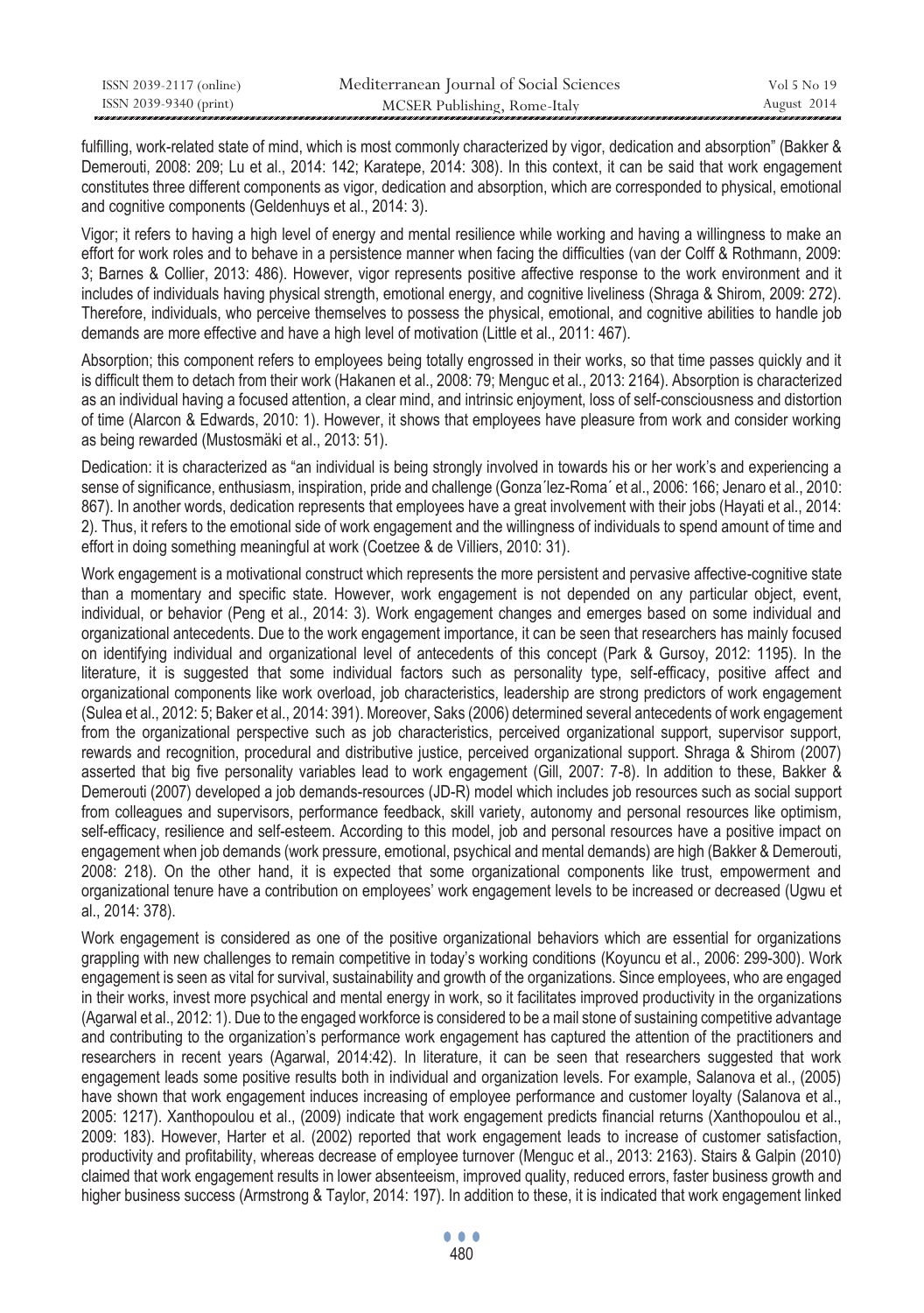| ISSN 2039-2117 (online) | Mediterranean Journal of Social Sciences | Vol 5 No 19 |
|-------------------------|------------------------------------------|-------------|
| ISSN 2039-9340 (print)  | MCSER Publishing, Rome-Italy             | August 2014 |

with some other positive outputs such as job satisfaction, commitment and general health (Strom et al., 2014: 71). Otherwise, it is emphasized that employees who have a work engagement are likely to be involved in organizational citizenship behaviors due to having positive emotions and they feel themselves capable of performing extra-role behaviors eagerly (Sulea et al., 2012: 7). Furthermore, work engagement facilitates employees to exhibit some other positive organizational behaviors such as proactive and innovative behaviors and to have a personal initiative and learning motivation (Bakker & Demerouti, 2009: 221). Given these important consequences of work engagement, it is critical for organizations to employ individuals who have an engagement to their works and understand the factors which are possible to contribute increasing of work engagement like positive working conditions (Ugwu et al., 2014: 378).

#### **3. Research Hypotheses**

Mental health problems are seen as a recurring problem in today's modern organizations due to its detrimental effects both on individuals and organizations. Previous literature has focused on negative outputs of mental health problems from the employees' perspectives than the organizational consequences. In other words, mental health problems such as depression, anxiety, stress etc. have significant impacts on individuals' performance, productiveness, job satisfaction and life satisfaction levels. Accordingly, it is suggested that mental health problems negatively affects employees' attitudes towards their social life but also their jobs and organizations. (Ueda & Niino, 2012: 27). Professional commitment considered as one of the positive attitudes which can be affected from the employees' mental health. Therefore, it can be said that professional commitment levels of employees can be changed due to the individual traits of employees like mental health problems.

In the literature, it can be seen that researchers only focusing on the relationships between professional commitment and stress, which is labelled as one of the common mental health problems. Pai (2012) et al., have found that IT employees, who are working under work stress, have less professional commitment (Pai et al., 2012: 25). In addition to this, scholars indicate that nurses, who are working under work stress, have less professional commitment levels (Lo et al., 2006: 92; Lu et al., 2007: 110). Moreover, it has been suggested that professional commitment moderates stress levels of the nurses (Jamal, 2014: 3). Therefore, it is seen that researches, which investigate the relationship between professional commitment and stress, focus on hospital employees. Because hospitals are stressful environments due to the some conditions arises like accidents, injuries, deaths and other incidents. It is possible to express that occupational stressors may be physical, chemical, biological, or psychosocial which may occur based on the working conditions more frequent among hospital workers, so these are also important factors that contributing to mental and somatic health levels of nurses and doctors (Mahdavinejad et al., 2011: 147). Wainwright et al., (2001) indicated that 27% of all hospital workers are classified as suffering from stress and mental health problems, which is between 14% and 18% of the general population (Mark & Smith, 2011:1). It is suggested that doctors have high rates of mental health problems including depression, anxiety, addiction to alcohol and drugs; emotional exhaustion etc. which may have significant effects on their professional future (Brooks et al., 2011: 146-149). Therefore, from this point of view, it is expected that mental health problems such as depression, loss of confidence, insomnia, anxiety and social dysfunction may occur in hospital employees more than other people working in some other work places, and these problems may influence their professional commitment levels. In this context, the following hypotheses are proposed:

H1: Mental health problems influence affective professional commitment levels of nurses and doctors.

H2: Mental health problems influence normative professional commitment levels of nurses and doctors.

H3: Mental health problems influence continuance professional commitment levels of nurses and doctors.

Healthcare professionals are frequently exposed to several job stressors that can affect both their mental and psychical health adversely and also decrease their work engagement levels. In the literature, studies showed that healthcare workers particularly nurse have a higher risk to possess some mental health problems such as burnout, anxiety, depression and etc. (Fiabane et al., 2013: 2614). Mental health is seen as a crucial component for employees that can cope with the job stressors and it is considered as one of the indicators of the mental well-being of employees (van der Berkel et al., 2014: 1). In other words, it can be said that mental health represents something the beyond the disease such as well-being, quality of life and work engagement (Torp et al., 2012: 1). However, a few studies have examined the relationship between work engagement and mental health and mental health problems until today. For example, Peterson et al. (2008) found that engaged health care employees have lower levels of anxiety and depression, whereas Shirom (2010) indicated that one of the components of work engagement vigor is positively related to physical and mental health (Bakker et al., 2010: 16). In addition to these, Hallberg & Schaufeli (2006) have shown some negative relationships between work engagement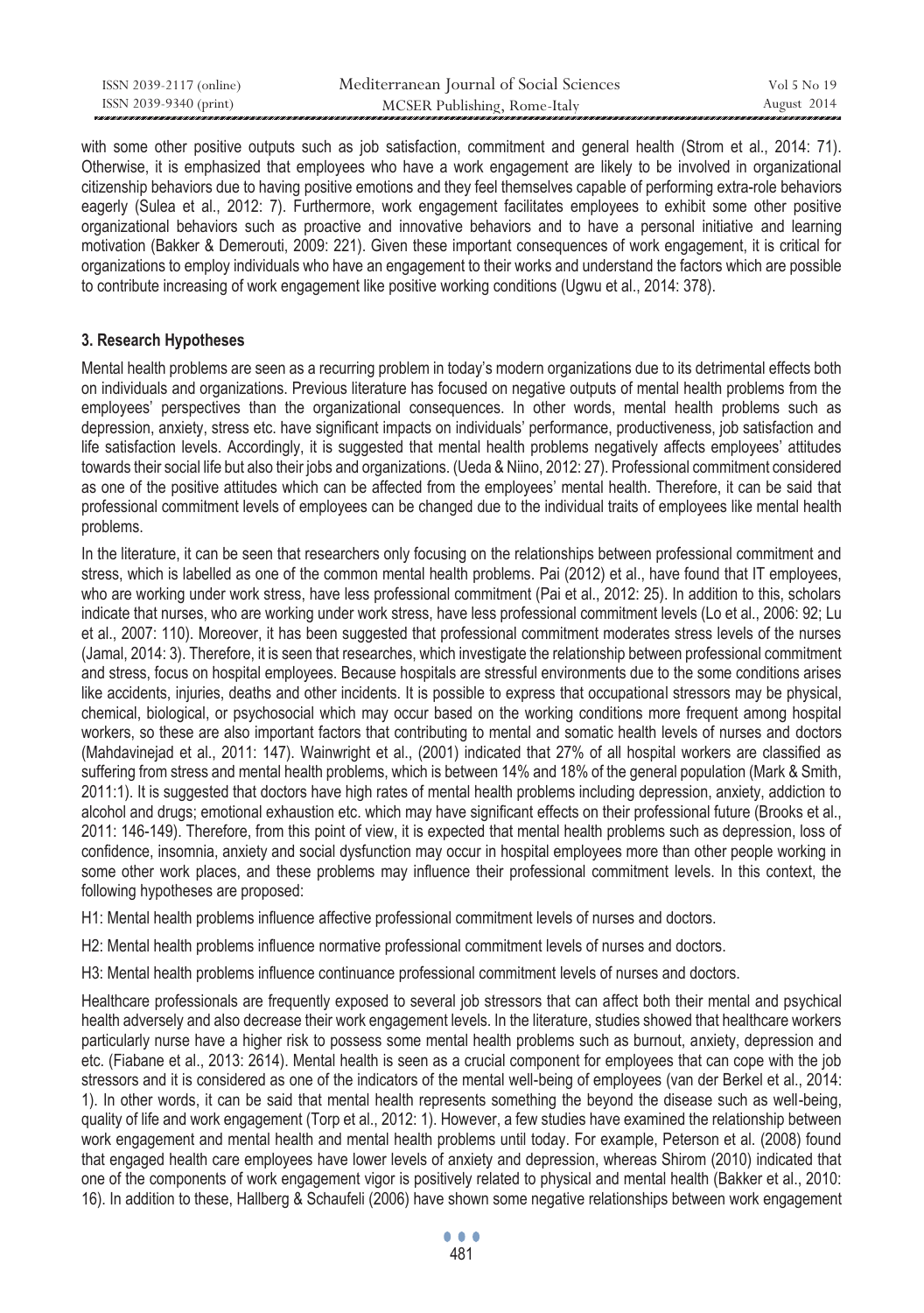| ISSN 2039-2117 (online) | Mediterranean Journal of Social Sciences | Vol 5 No 19 |
|-------------------------|------------------------------------------|-------------|
| ISSN 2039-9340 (print)  | MCSER Publishing, Rome-Italy             | August 2014 |

and mental health problems like somatic and depressive symptoms and sleep disturbances, besides Kubota et al., (2011) found that there is a positive relationship between work engagement and sleep quality (Reis et al., 2013: 2). Therefore, researchers suggested that mental health and its consequences such as burnout, depression, distress and psychosomatic complaints are commonly related with work engagement (Schaufeli et al., 2008: 192; Bakker & Demerouti, 2008: 216; Berkel et al., 2013: 1). Accordingly, in this study, it is expected that some mental health problems may influence employees work engagement levels, thus the following hypotheses are proposed:

H4: Mental health problems influence vigor levels of nurses and doctors.

H5: Mental health problems influence dedication levels of nurses and doctors.

H6: Mental health problems influence absorption levels of nurses and doctors.



### **Figure 1. Research Model**

### **4.Research Method**

#### **4.1.Sample and Procedures**

The sample of the research was composed of public and private hospitals in Tekirdağ and Burdur provinces of Turkey. The participants of the study consist of 145 employees who have been working as nurses and doctors in four different hospitals that are determined via convenient sampling method. From the 200 questionnaires that have been sent out, 150 have been returned, representing a response rate of 75%. After elimination of cases having incomplete data and outliers 145 questionnaire (72%) have been accepted as valid and included in the evaluations. However, in this study questionnaire survey method is used for data collection. Questionnaire form contains three different measures related to research variables.

#### **4.2.Measures**

Measures used in the questionnaire forms are adapted from the previous studies in the literature. General health questionnaire, professional commitment and work engagement scales were adapted to Turkish by the lecturers. Before the distribution of the survey to the actual sample, a pilot study was conducted in order to determine whether the questions had been understood properly and to check the reliability of the scales. For answers to the statements of survey, a Likerttype metric, that is, expressions with five intervals has been used. Anchored such; "1- strongly disagree, 2- disagree, 3 agree or not agree, 4- agree, 5-strongly agree". However, 8 demographic questions were asked in the questionnaire form. Firstly, all scales were subjected to the exploratory factor analyses to check the dimensions, and then confirmatory factor analyses were applied to all scales.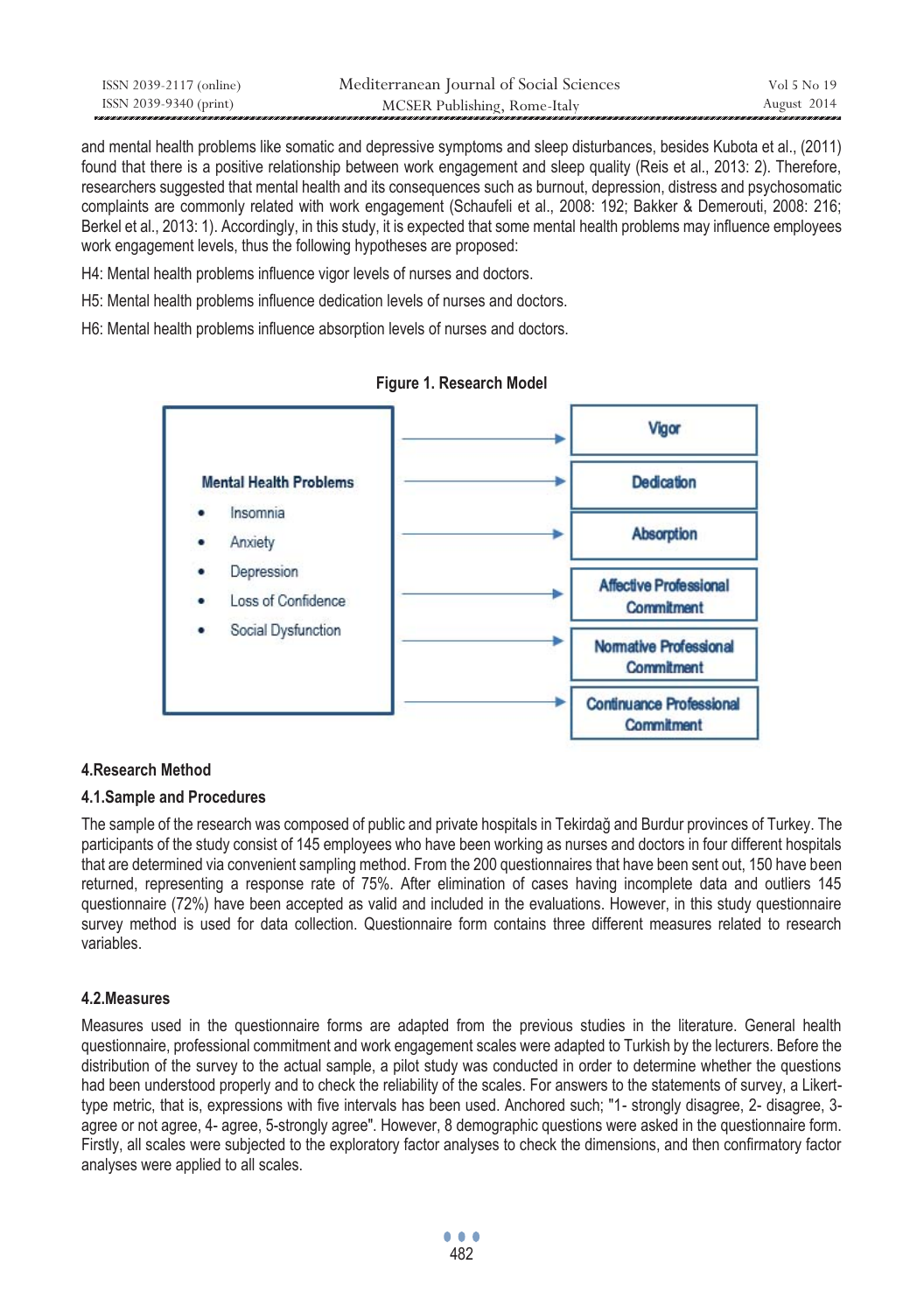| ISSN 2039-2117 (online) | Mediterranean Journal of Social Sciences | Vol 5 No 19 |
|-------------------------|------------------------------------------|-------------|
| ISSN 2039-9340 (print)  | MCSER Publishing, Rome-Italy             | August 2014 |

General Health Questionnaire Scale: Employee's mental health problems were measured by 30 items in general health questionnaire scale conducted from Abeysena et al., (2012) studies. Exploratory factor analysis using principal component analysis with varimax rotation was applied to the adapted scale to check the dimensions. As a result of the varimax rotation of the data related to the mental health problems, ten items were removed from the analysis due to the factor loadings under 0.50 and five factor solutions were obtained per theoretical structure. Factor loadings of the items ranged from .62 to .87. The Cronbach's alpha coefficient of the general health questionnaire scale items is 89.

Professional Commitment Scale: Employees' professional commitment levels were measured by 18 items from Bagraim's (2003) study. As a result of the exploratory factor analysis of the data related to professional commitment variables six items were removed from the analysis due to the factor loadings under 0.50 and three factor solutions were obtained per theoretical structure. Factor loadings of the item ranged from .50 to .85. The Cronbach's alpha coefficient of the professional commitment scale items is .83.

Work Engagement Scale: Employees' work engagement levels were measured by 17 items taken from Salanova et al., (2005) studies. As a result of the exploratory factor analysis of the data related to work engagement variables five items were removed from the analysis due to the factor loadings under 0.50 and three factor solutions were obtained per theoretical structure. Factor loadings of the item ranged from .55 to .89. The Cronbach's alpha coefficient of the work engagement scale items is .90

After the exploratory factor analyses, the confirmatory factor analysis has been conducted by Lisrel 8.8 for all scales. Goodness of fit indexes is presented in Table 1.

| <b>Variables</b>               |        | df. | $x^2$ /df<br>$\leq 5$ | GFI<br>$\geq .85$ | <b>AGFI</b><br>$\geq .80$ | <b>CFI</b><br>$\geq .90$ | NFI<br>$\geq .90$ | <b>NNFI</b><br>$\geq .90$ | <b>RMSEA</b><br>$\leq 0.08$ |
|--------------------------------|--------|-----|-----------------------|-------------------|---------------------------|--------------------------|-------------------|---------------------------|-----------------------------|
| <b>Mental Health Problems</b>  | 134.83 | 97  | 1.39                  | 0.90              | 0.85                      | 0.98                     | 0.93              | 0.97                      | 0.05                        |
| <b>Professional Commitment</b> | 48.08  | 24  | 2.00                  | 0.93              | 0.87                      | 0.96                     | 0.93              | 0.93                      | 0.08                        |
| <b>Work Engagement</b>         | 96.81  | 49  | 1.97                  | 0.90              | 0.84                      | 0.97                     | 0.95              | 0.96                      | 0.08                        |

### *Table 1. Goodness of fit indexes of the scales*

### **4.3.Data Analysis**

SPSS for Windows 20.0 and Lisrel 8.80 programs were used to analyze the obtained data. After the exploratory and confirmatory analysis, descriptive statistics such as means, standard deviations and pearson correlation analysis of the study variables were examined. Following that, structural equation modelling (SEM) was used to conduct a test of the variables in the research model to examine to what extent it is consistent with the data.

### **5. Research Findings**

#### **5.1. Respondent Profile**

62% of the employees, who have participated in the research, were female while 38% of them were male. 40% of the employees were between the ages of 32-43, 31% of them were between the ages of 26-31, 19% of them under 26, whereas 10% of them are older than 43. In terms of education level, 41% of the participants have bachelor, master and doctorate degrees, while 59% of the employees have high school education. 59% of employees were working in public hospitals and 41% of them working in private hospitals. 54% of the employees were working as nurse, 46% of them were working as doctor. 56% of nurses and doctors were working in service units and outpatient clinics, 15% of them were working in emergency departments, 11% of the employees were working in blood center and laboratories, 9% of them were working in surgery units, and 9% of them were working in intensive care unit. 55% of the participants have been working for between 1-6 years and 31% of them have been working for more than 7 years, while 14% of them less than one year in the same hospital. However, most of the nurses and doctors (67%) have seniority more than 7 years in their professions.

### **5.2 Descriptive Analyses**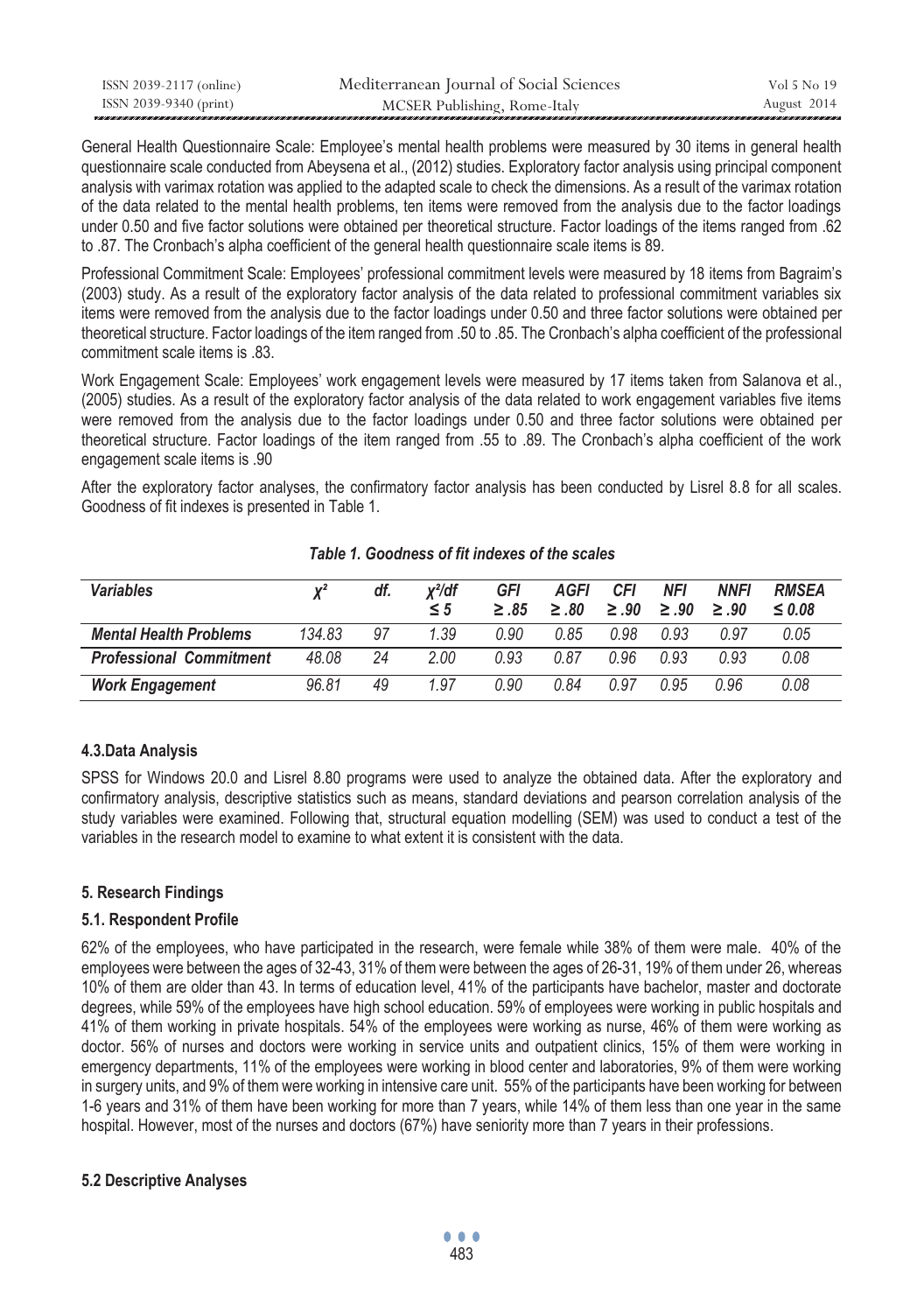| ISSN 2039-2117 (online) | Mediterranean Journal of Social Sciences | Vol 5 No 19 |
|-------------------------|------------------------------------------|-------------|
| ISSN 2039-9340 (print)  | MCSER Publishing, Rome-Italy             | August 2014 |

In the scope of the descriptive analyses means, standard deviations and correlations have been computed which are related to mental health problems, professional commitment and work engagement variables. The values are given in Table 2.

| Table 2. Means, standard deviations and correlations of the study variables |      |     |           |         |  |
|-----------------------------------------------------------------------------|------|-----|-----------|---------|--|
| <b>Variables</b>                                                            | Mean | SĐ  |           |         |  |
| <b>Mental Health Problems</b>                                               | 2.12 | .68 |           |         |  |
| <b>Professional Commitment</b>                                              | 3.63 | .75 | $-284**$  |         |  |
| <b>Work Engagement</b>                                                      | 3.79 |     | $-51.5**$ | $491**$ |  |

 *\*\*p<0.01* 

As can be seen in Table 2, the mental health problems levels of nurses and doctors were relatively lower, while their professional commitment and work engagement levels were relatively high. However, the results of correlation analysis reveal that the mental health problems of nurses and doctors were negatively related to their professional commitment levels (r=-.284, p<0.01). In addition, mental health problems of them were negatively related to their work engagement levels (r=-.515, p<0.01).

#### **5.3.Measurement Model**

For the verification of the model two step approach by Anderson and Gerbing (1998) has been used. According to this approach, prior to testing the hypothesized structural model, first the research model needs to be tested to reach a sufficient goodness of fit indexes. After obtaining acceptable indexes it can be proceed with structural model. As a result of the measurement model, 6 latent and 40 observed variables were found. Observed variables were consist of 19 items related to mental health problems, 9 items related to professional commitment and 12 items related to work engagement. The results of the measurement model were; x²: 1191.14; df: 683; x²/ df; 1.74; RMSEA: 0.072; IFI: 0.94; CFI: 0.94; NFI: 0.93. These values indicate that measurement model has been acceptable (Schermelleh-Engel et al., 2003: 52; Meydan & Sesen, 2011: 37). Besides these criterions for accepting measurement model there are some criterions such as standardized factor loadings, t-values, Cronbach's alpha values. In Table 3 these values were summarized.

| <b>Table 3.</b> Results of Measurement Model |
|----------------------------------------------|
|----------------------------------------------|

|                                                          | <b>Standardized</b><br><b>Factor Loadings</b> | t-<br>values | R <sup>2</sup> | <b>CR</b> |
|----------------------------------------------------------|-----------------------------------------------|--------------|----------------|-----------|
| Vigor                                                    |                                               |              |                | 0.90      |
| In my job, I am mentally very resilient.                 | 0.85                                          | 12.35        | 0.58           |           |
| When I get up in the morning, I feel like going to work. | 0.83                                          | 12.00        | 0.61           |           |
| At work, I feel full of energy.                          | 0.79                                          | 11.01        | 0.88           |           |
| I can continue working for very long periods at a time.  | 0.74                                          | 10.11        | 0.39           |           |
| In my job, I feel strong and vigorous.                   | 0.71                                          | 9.52         | 0.80           |           |
| <b>Dedication</b>                                        |                                               |              |                | 0.87      |
| I am enthusiastic about my job.                          | 0.89                                          | 13.42        | 0.80           |           |
| My job inspires me.                                      | 0.88                                          | 13.12        | 0.76           |           |
| I find the work that I do full of meaning and purpose.   | 0.72                                          | 9.73         | 0.52           |           |
| I am proud of the work I do.                             | 0.67                                          | 8.79         | 0.44           |           |
| <b>Absorption</b>                                        |                                               |              |                | 0.67      |
| I am immersed in my work.                                | 0.88                                          | 11.11        | 0.93           |           |
| I get carried away when I'm working.                     | 0.59                                          | 7.10         | 0.31           |           |
| It is difficult to detach myself from my job.            | 0.46                                          | 5.36         | 0.14           |           |
| <b>Depression</b>                                        |                                               |              |                | 0.73      |
| I am thinking of myself as a worthless person.           | 0.90                                          | 11.92        | 0.75           |           |

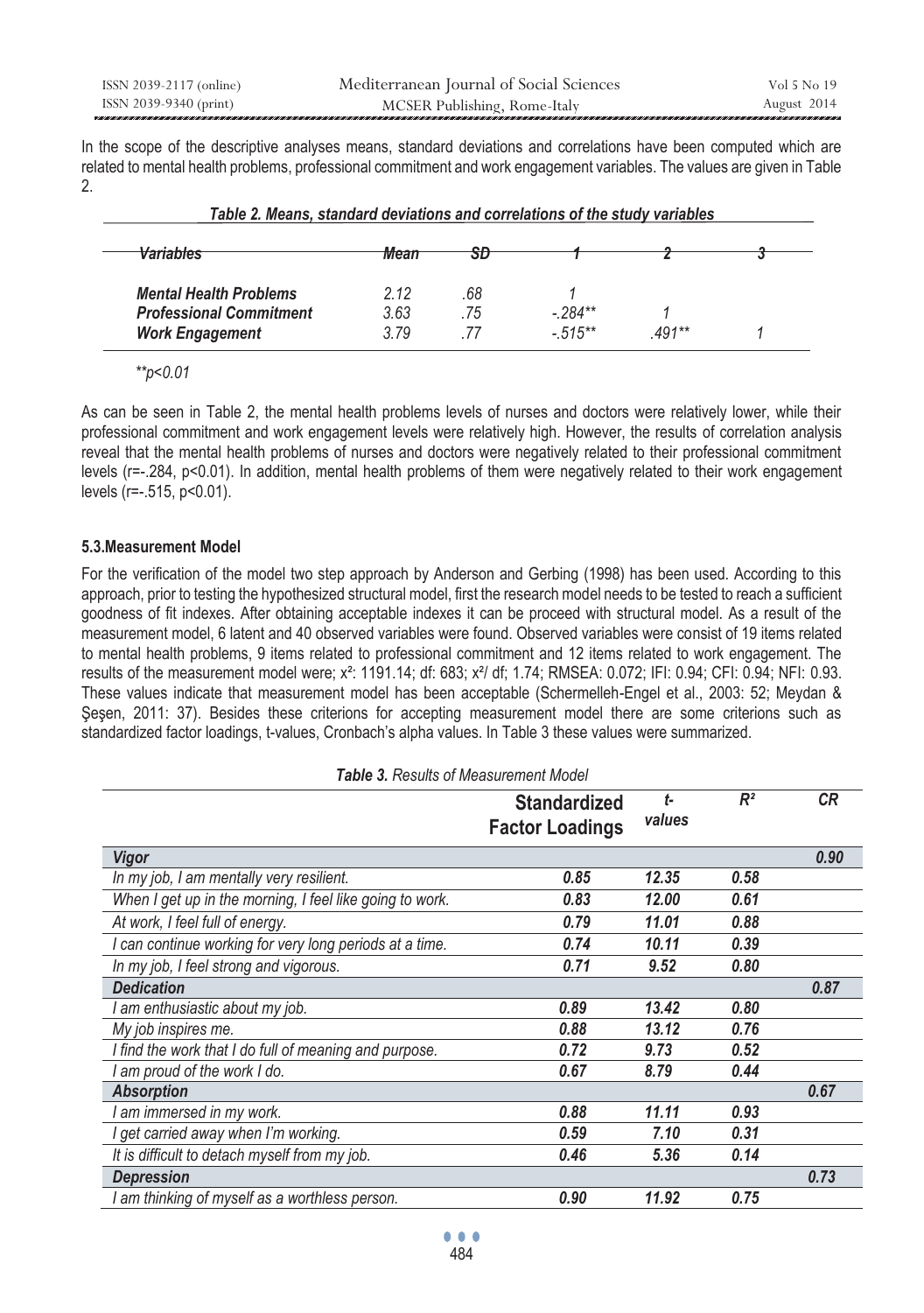Mediterranean Journal of Social Sciences MCSER Publishing, Rome-Italy

Vol 5 No 19 August 2014

| I feel my life entirely hopeless.                                      | 0.73 | 9.31  | 0.57 |      |
|------------------------------------------------------------------------|------|-------|------|------|
| I feel that life not worth for living.                                 | 0.50 | 5.94  | 0.27 |      |
| <b>Loss of Confidence</b>                                              |      |       |      | 0.70 |
| I am satisfied with the way that I have carried out my tasks. ®        | 0.75 | 9.26  | 0.58 |      |
| I felt on the whole that I have done things well. ®                    | 0.66 | 7.94  | 0.41 |      |
| I felt that I am playing a useful part in things. ®                    | 0.59 | 6.94  | 0.35 |      |
| <b>Insomnia</b>                                                        |      |       |      | 0.91 |
| I am having restless disturbed nights.                                 | 0.94 | 14.70 | 0.83 |      |
| I have difficulty fall into sleep at nights.                           | 0.93 | 14.44 | 0.93 |      |
| Even though I have tired, I could not sleep frequently at nights.      | 0.83 | 11.85 | 0.61 |      |
| I lost much sleep over worry.                                          | 0.75 | 10.44 | 0.54 |      |
| <b>Social Dysfunction</b>                                              |      |       |      | 0.88 |
| I felt capable of myself for making decisions about things. ®          | 0.81 | 11.42 | 0.65 |      |
| I find easy to get on with other people. ®                             | 0.79 | 11.07 | 0.63 |      |
| I am capable of walking in other people's shoes ®                      | 0.76 | 10.36 | 0.58 |      |
| I am managing to keep myself busy and occupied. ®                      | 0.75 | 10.12 | 0.57 |      |
| I am able to face up to my problems. ®                                 | 0.73 | 9.88  | 0.54 |      |
| I like spending much time chatting with people. ®                      | 0.69 | 9.14  | 0.48 |      |
| <b>Anxiety</b>                                                         |      |       |      | 0.89 |
| I am feeling nervous and strung up all the time.                       | 0.91 | 13.87 | 0.83 |      |
| I am feeling constantly under strain.                                  | 0.85 | 12.30 | 0.72 |      |
| I am feeling unhappy and depressed.                                    | 0.83 | 11.92 | 0.69 |      |
| <b>Affective Professional Commitment</b>                               |      |       |      | 0.80 |
| I regret having entered the actuarial profession. ®                    | 0.84 | 11.66 | 0.70 |      |
| I am proud to be in the actuarial profession.                          | 0.75 | 9.91  | 0.56 |      |
| I do not identify with the actuarial profession. ®                     | 0.68 | 8.81  | 0.47 |      |
| <b>Continuance Professional Commitment</b>                             |      |       |      | 0.82 |
| Changing professions now would be difficult for me to do.              | 0.86 | 12.01 | 0.75 |      |
| I have put too much into the actuarial profession to consider          | 0.78 | 10.48 | 0.61 |      |
| changing now.                                                          |      |       |      |      |
| Too much of my life would be disrupted if I were to change my          | 0.73 | 9.63  | 0.53 |      |
| profession.                                                            |      |       |      |      |
| <b>Normative Professional Commitment</b>                               |      |       |      | 0.83 |
| I feel a responsibility to the actuarial profession to continue in it. | 0.90 | 12.58 | 0.77 |      |
| I believe who have been trained in a profession have a                 | 0.74 |       |      |      |
| responsibility to stay in.                                             |      | 0.58  |      |      |
| Even if it were to my advantage, I do not feel that it would be        | 0.72 | 9.40  | 0.54 |      |
| right to leave the actuarial profession now.                           |      |       |      |      |
| * t-values significance at p<0.01 level                                |      |       |      |      |
| CR:Cronbach Alpha values                                               |      |       |      |      |
| ®: Reversed items                                                      |      |       |      |      |

### **5.4. Structural Equation Model**

After the measurement model was demonstrated as acceptable, the structural equation model was applied to verify hypotheses for the causal relationships in the research model. The results of the structural equation model were;  $x^2$ : 1148.41; df: 497; x²/df: 2.31; RMSEA: 0.09; CFI: 0.91; IFI: 0.91; NNFI: 0.90. These results indicate that structural model has a weak fit with the data and RMSEA value was not considered in the acceptable range. (Schermelleh-Engel et al., 2003: 52; Meydan & Şeşen, 2011: 37). On the basis of these results, research model was revised according to the theoretical framework. In this context, social dysfunction dimension of mental health problems were excluded from the scope of the analyses due to the unacceptable values of path coefficients. After revising the structural model, a more significant model was obtained. The revised model that was used to test the relationships is shown in Figure 2. The results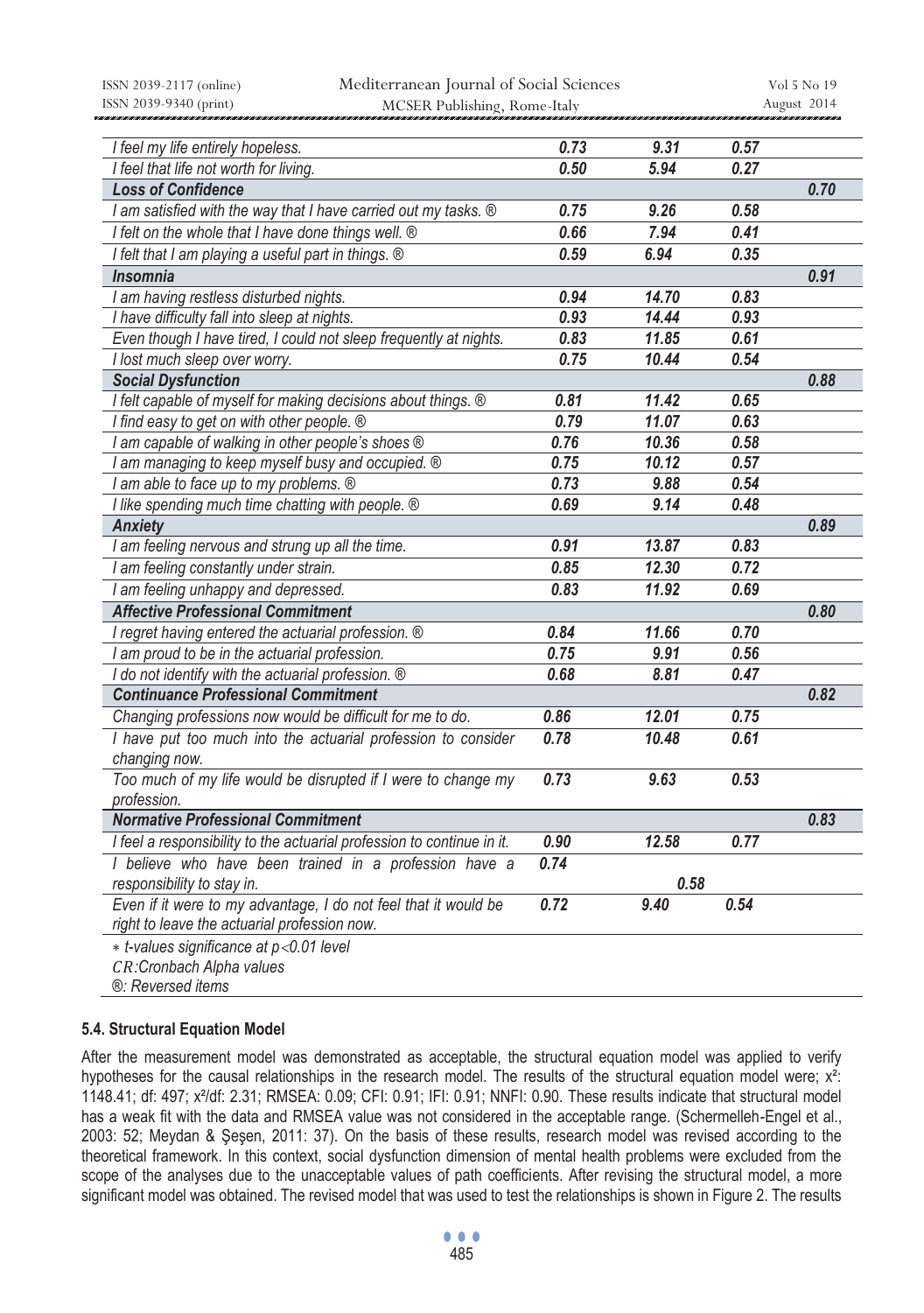| ISSN 2039-2117 (online) | Mediterranean Journal of Social Sciences | Vol 5 No 19 |
|-------------------------|------------------------------------------|-------------|
| ISSN 2039-9340 (print)  | MCSER Publishing, Rome-Italy             | August 2014 |

of the revised model were; x<sup>2</sup>: 964.07; df: 495; x<sup>2</sup>/df: 1.94; RMSEA: 0.08; IFI: 0.93; CFI: 0.93; NNFI: 0.92. According to the revised model, it can be seen that the results were getting better (x<sup>2</sup>/df, RMSEA, IFI, CFI, NNFI). In fact, these results indicate that structural model has been acceptable (Schermelleh-Engel et al., 2003: 52; Meydan & Şeşen, 2011: 37).



Figure 2. Structural model and path coefficients

According to the results of structural equation model, the path parameter and significance levels show that mental health problems have no significant effect on affective professional commitment. Accordingly, the affective professional commitment levels of nurses and doctors were not affected by the mental health problems, so H1 hypothesis was not supported. However, depression which is considered one of the common mental health problems has a significant and positive effect ( $\gamma$ =0.52; t-value=3.50) on normative professional commitment and loss of confidence has a significant and negative effect ( $y=0.72$ ; t-value=-2.62) on normative professional commitment, whereas insomnia and anxiety have no significant effects on normative professional commitment levels, so H2 hypothesis supported partially. Therefore, it is possible to express that normative professional commitment levels of nurses and doctors were affected by the depression and loss of confidence. In addition to these, depression has a significant and positive effect ( $\gamma$ =0.44; t-value=2.83) on continuance professional commitment and loss of confidence has a significant and negative effect ( $\gamma$ =-0.91; t-value=-3.11) on continuance professional commitment, while insomina and anxiety have no significant effects on continuance professional commitment, thus H3 hypothesis was supported partially. In this context, it can be said that only depression and loss of confidence have significant effects on normative professional commitment and continance professional commitment levels of nurses and doctors.

The results of structural equation model, the path parameter and significance levels show depression has a significant and positive effect ( $\gamma$ =0.60; t-value=2.19) on vigor, insomnia has a significant and positive effect ( $\gamma$ =0.75; t-value=2.48) on vigor, whereas loss of confidence and anxiety have no significant effects on vigor. Therefore, vigor levels of nurses and doctors which are labelled as one of the components of work engagement were affected by the mental health problems such as depression and insomina. Thus, H4 hypothesis was supported partially. However, depression has a significant and positive effect ( $\gamma$ =0.45; t-value=2.19) on dedication, meanwhile insomnia has a significant and positive effect ( $\gamma$ =0.63; t-value=2.42) on dedication, and loss of confidence and anxiety have no significant effects on dedication. In this context, it can be seen dedication levels of nurses and doctors were affected by the depression and insomina hence H5 hypothesis supported partially. In addition to these, insomnia has a significant and positive effect ( $\gamma$ =0.56; t-value=2.40) on absorption and anxiety has significant and positive effect ( $\gamma$ =0.63; t-value=2.56) on absorption, whereas depression and loss of confidence have no significant effects on absorption levels of doctors and nurses so H6 hypothesis was supported partially. Thus, it can be said that mental health problems like insomnia and anxiety have a significant effect on absorption.

#### **Table 4. Summary of Hypotheses Results**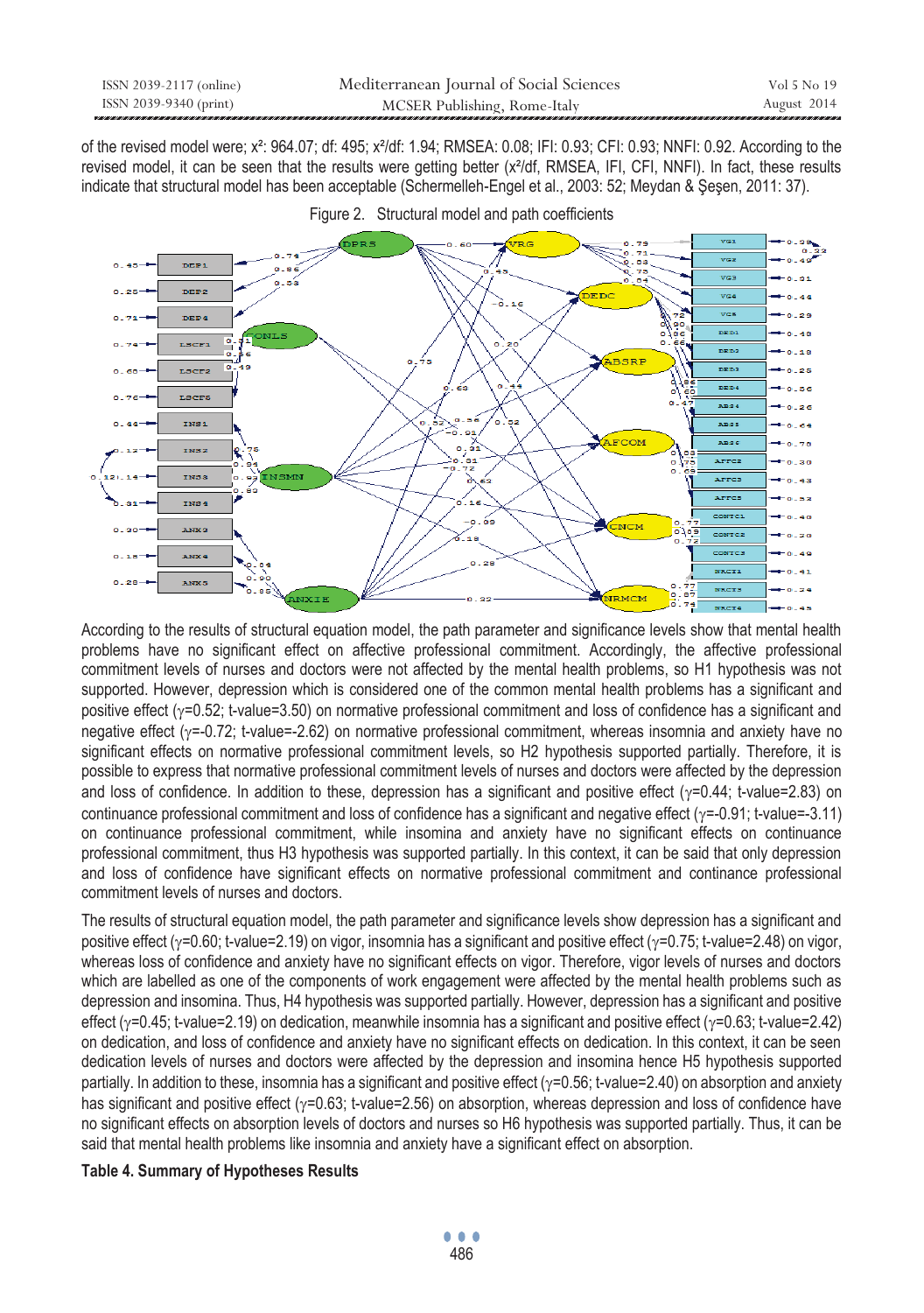| H1: Mental health problems influence affective professional<br>commitment levels of nurses and doctors.<br>Depression<br>0.20<br>1.38<br>Not Supported<br>Loss of Confidence<br>$-1.06$<br>$-3.87$<br>Insomnia<br>0.31<br>1.69<br>Anxiety<br>$-0.09$<br>$-0.48$<br>H2: Mental health problems influence normative professional<br>commitment levels of nurses and doctors.<br>Partially<br>Supported<br>Depression<br>0.52<br>3.50<br>Loss of Confidence<br>$-0.72$<br>$-2.62$<br>Insomnia<br>0.18<br>1.02<br>Anxiety<br>$\rightarrow$<br>0.32<br>1.68<br>H3: Mental health problems influence continuance professional<br>commitment levels of nurses and doctors.<br>Partially<br>Depression<br>Supported<br>2.83<br>0.44<br>Loss of Confidence<br>$-0.91$<br>$-3.11$<br>Insomnia<br>0.16<br>0.83<br>Anxiety<br>0.28<br>1.40<br>H4: Mental health problems influence vigor levels of nurses and<br>doctors.<br>Partially<br>Depression<br>Supported<br>2.51<br>0.60<br>Loss of Confidence<br>$-2.04$<br>$-4.48$<br>Insomnia<br>0.75<br>2.48 |
|-----------------------------------------------------------------------------------------------------------------------------------------------------------------------------------------------------------------------------------------------------------------------------------------------------------------------------------------------------------------------------------------------------------------------------------------------------------------------------------------------------------------------------------------------------------------------------------------------------------------------------------------------------------------------------------------------------------------------------------------------------------------------------------------------------------------------------------------------------------------------------------------------------------------------------------------------------------------------------------------------------------------------------------------------|
|                                                                                                                                                                                                                                                                                                                                                                                                                                                                                                                                                                                                                                                                                                                                                                                                                                                                                                                                                                                                                                               |
|                                                                                                                                                                                                                                                                                                                                                                                                                                                                                                                                                                                                                                                                                                                                                                                                                                                                                                                                                                                                                                               |
|                                                                                                                                                                                                                                                                                                                                                                                                                                                                                                                                                                                                                                                                                                                                                                                                                                                                                                                                                                                                                                               |
|                                                                                                                                                                                                                                                                                                                                                                                                                                                                                                                                                                                                                                                                                                                                                                                                                                                                                                                                                                                                                                               |
|                                                                                                                                                                                                                                                                                                                                                                                                                                                                                                                                                                                                                                                                                                                                                                                                                                                                                                                                                                                                                                               |
|                                                                                                                                                                                                                                                                                                                                                                                                                                                                                                                                                                                                                                                                                                                                                                                                                                                                                                                                                                                                                                               |
|                                                                                                                                                                                                                                                                                                                                                                                                                                                                                                                                                                                                                                                                                                                                                                                                                                                                                                                                                                                                                                               |
|                                                                                                                                                                                                                                                                                                                                                                                                                                                                                                                                                                                                                                                                                                                                                                                                                                                                                                                                                                                                                                               |
|                                                                                                                                                                                                                                                                                                                                                                                                                                                                                                                                                                                                                                                                                                                                                                                                                                                                                                                                                                                                                                               |
|                                                                                                                                                                                                                                                                                                                                                                                                                                                                                                                                                                                                                                                                                                                                                                                                                                                                                                                                                                                                                                               |
|                                                                                                                                                                                                                                                                                                                                                                                                                                                                                                                                                                                                                                                                                                                                                                                                                                                                                                                                                                                                                                               |
|                                                                                                                                                                                                                                                                                                                                                                                                                                                                                                                                                                                                                                                                                                                                                                                                                                                                                                                                                                                                                                               |
|                                                                                                                                                                                                                                                                                                                                                                                                                                                                                                                                                                                                                                                                                                                                                                                                                                                                                                                                                                                                                                               |
|                                                                                                                                                                                                                                                                                                                                                                                                                                                                                                                                                                                                                                                                                                                                                                                                                                                                                                                                                                                                                                               |
|                                                                                                                                                                                                                                                                                                                                                                                                                                                                                                                                                                                                                                                                                                                                                                                                                                                                                                                                                                                                                                               |
|                                                                                                                                                                                                                                                                                                                                                                                                                                                                                                                                                                                                                                                                                                                                                                                                                                                                                                                                                                                                                                               |
|                                                                                                                                                                                                                                                                                                                                                                                                                                                                                                                                                                                                                                                                                                                                                                                                                                                                                                                                                                                                                                               |
|                                                                                                                                                                                                                                                                                                                                                                                                                                                                                                                                                                                                                                                                                                                                                                                                                                                                                                                                                                                                                                               |
|                                                                                                                                                                                                                                                                                                                                                                                                                                                                                                                                                                                                                                                                                                                                                                                                                                                                                                                                                                                                                                               |
| Anxiety<br>1.64<br>0.52                                                                                                                                                                                                                                                                                                                                                                                                                                                                                                                                                                                                                                                                                                                                                                                                                                                                                                                                                                                                                       |
| H5: Mental health problems influence dedication levels of nurses and                                                                                                                                                                                                                                                                                                                                                                                                                                                                                                                                                                                                                                                                                                                                                                                                                                                                                                                                                                          |
| doctors.<br>Partially                                                                                                                                                                                                                                                                                                                                                                                                                                                                                                                                                                                                                                                                                                                                                                                                                                                                                                                                                                                                                         |
| Depression<br>Supported<br>2.19<br>0.45                                                                                                                                                                                                                                                                                                                                                                                                                                                                                                                                                                                                                                                                                                                                                                                                                                                                                                                                                                                                       |
| Loss of Confidence<br>$-4.33$<br>$-1.72$                                                                                                                                                                                                                                                                                                                                                                                                                                                                                                                                                                                                                                                                                                                                                                                                                                                                                                                                                                                                      |
| Insomnia<br>2.42<br>0.63                                                                                                                                                                                                                                                                                                                                                                                                                                                                                                                                                                                                                                                                                                                                                                                                                                                                                                                                                                                                                      |
| Anxiety<br>0.31<br>1.16                                                                                                                                                                                                                                                                                                                                                                                                                                                                                                                                                                                                                                                                                                                                                                                                                                                                                                                                                                                                                       |
| H6: Mental health problems influence absorption levels of nurses and<br>doctors.<br>Partially                                                                                                                                                                                                                                                                                                                                                                                                                                                                                                                                                                                                                                                                                                                                                                                                                                                                                                                                                 |
| Depression<br>Supported<br>$-0.16$<br>$-0.87$                                                                                                                                                                                                                                                                                                                                                                                                                                                                                                                                                                                                                                                                                                                                                                                                                                                                                                                                                                                                 |
| Loss of Confidence<br>$-1.44$<br>$-4.18$                                                                                                                                                                                                                                                                                                                                                                                                                                                                                                                                                                                                                                                                                                                                                                                                                                                                                                                                                                                                      |
| Insomnia<br>0.56<br>2.40                                                                                                                                                                                                                                                                                                                                                                                                                                                                                                                                                                                                                                                                                                                                                                                                                                                                                                                                                                                                                      |
| Anxiety<br>0.63<br>2.56                                                                                                                                                                                                                                                                                                                                                                                                                                                                                                                                                                                                                                                                                                                                                                                                                                                                                                                                                                                                                       |

**6. Conclusion**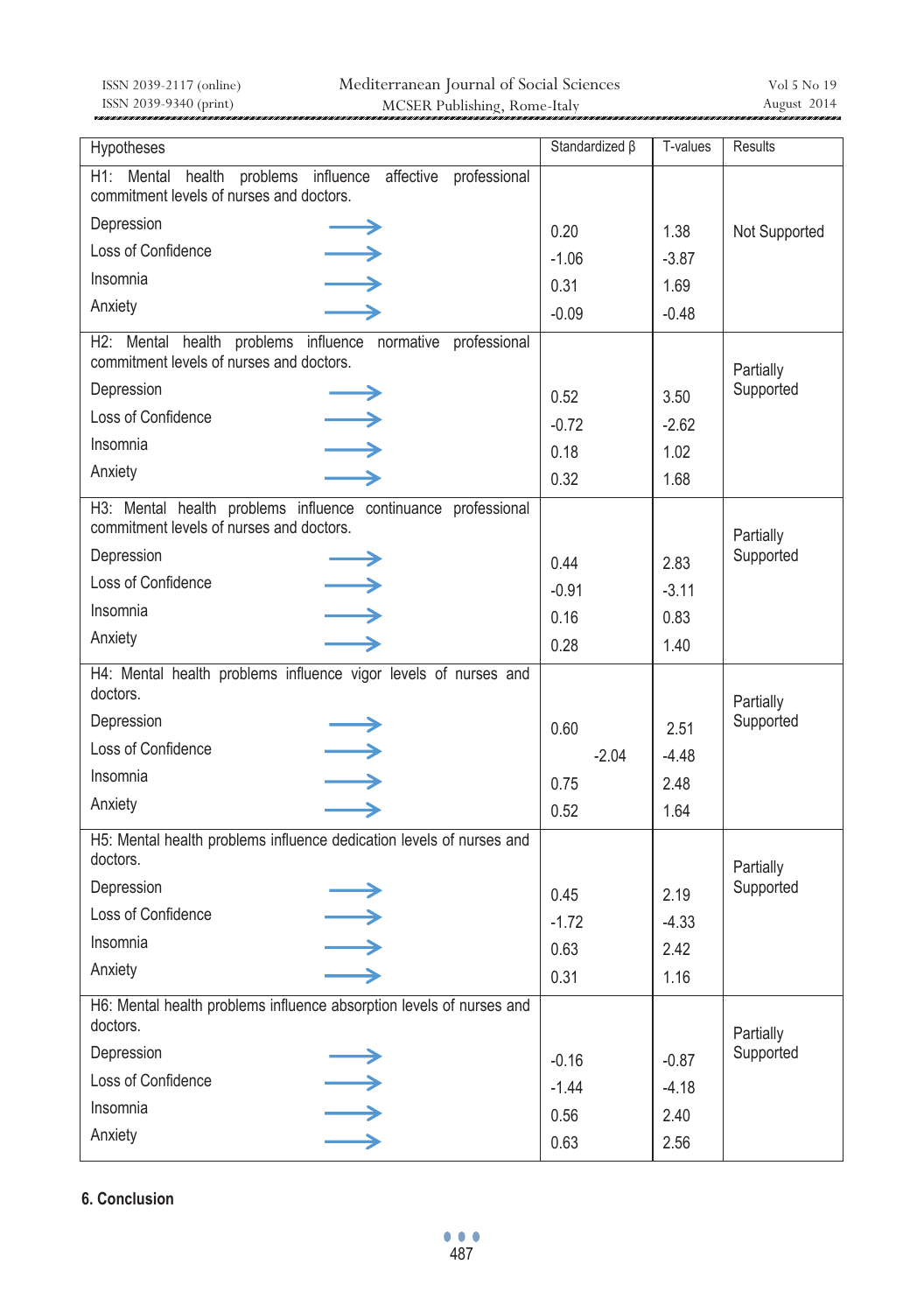| ISSN 2039-2117 (online) | Mediterranean Journal of Social Sciences | Vol 5 No 19 |
|-------------------------|------------------------------------------|-------------|
| ISSN 2039-9340 (print)  | MCSER Publishing, Rome-Italy             | August 2014 |

Mental health problems considered as common and crucial topics in our modern world due to the socio-demographic and technological advances and amendments in working conditions. These rapidly and severe changes in work life such as long working hours, increasing job insecurities, increasing demands and pressures, innovations in work processes bring some positive and negative impacts to both organizations and individuals. Global working conditions require organizations and employees to put forth the effort mentally as well as physical exertion. However, since employees have necessity to work in these circumstances, they have to invest in mentally and keep up with the intense and competitive working life so it is expected that some mental health problems may occur based on these conditions. Mental health problems emerge due to the factors, where employees face in their social and work lives. In other words, mental health problems emerge by the individual traits of employees or the issues which are related to family, friends, economic status or working conditions like injustice, stressful, pressure, heavy work load etc. Accordingly, it can be observed due to the increasing number of social and working life problems, it becomes for employees to struggle for life a handful so they have a mental disease such as depression, anxiety, insomnia, loss of confidence and social dysfunction more than ever. In the literature, mental health problems considered as an important condition in working area, which is needed to be diagnosed and treated, since it has significant effects on employees' performance, attitudes and behaviors towards their jobs, colleagues and organization. Researchers suggest that mental health problems have crucial impacts on some positive outputs like job performance, life satisfaction, work engagement, commitment; whereas they indicated that it leads to some negative outputs such as reduced productivity, absenteeism and turnover intention etc.

Nowadays, mental health problems are considered more intensely in some spesific sectors, professions and working areas, in which employees face quite stressful and intense conditions such as financial, hospitality and health sector or some professions like policing, nursing, doctors and etc. Especially, in health sector nurses and doctors have mental health disorders more than others because of the working conditions such as heavy work load, long working hours and heavy working circumstances like facing with a number of illness and deadness. However, it is important to diagnose and overcome the mental health problems of nurses and doctors for patient safety and patient care quality. In other words, treatment of the mental health problems of nurses and doctors is vital for them to exhibit positive attitudes and behaviors in their jobs. In this context, it can be said that mental health problems lead some negative results and it may reduce positive outputs if they could not be resolved. Therefore, this study aims to determine the impact of mental health problems of nurses and doctors on some positive consequences like professional commitment and work engagement. According to the results of the study, it is revealed that normative and continuance professional commitment levels of nurses and doctors were affected by some of the mental health problems, whereas their affective professional commitment levels were not affected, thus H2 and H3 hypotheses were supported partially, while H1 was not supported. When the effect of mental health problems on normative and continuance professional commitment levels were investigated, it is seen that depression effects both normative and continuance professional commitment positively. On the other hand loss of confidence effects normative and continuance professional commitment levels of nurses and doctors negatively. Thus, it is possible to express that nurses and doctors, who have a depression, feel an obligation to stay in his or her professions due to the benefits that they have received until this time. Moreover, nurses and doctors, who have a loss of confidence, no willingness to stay in that profession even though they have gained some advantages. In addition, descriptive statistics show that professional commitment levels of nurses and doctors were relatively high. Concordantly, it can be inferred that in the scope of this study, nurses and doctors have a professional commitment to their professions and their normative and continuance professional commitment levels were only affected by two of the mental health problems which are named depression and loss of confidence.

 As a result of the other research findings of the study indicate that some of the dimensions of work engagement were affected by the mental health problems. When the mental health problems effect on work engagement analyzed, it is seen that the dimension of "vigor" and "dedication" were affected by the depression and insomnia; thus H4 and H5 hypothesis were supported partially. In additon to this, other dimension of "absorption" was affected by the insomnia and anxiety problems. Thus, H6 hypotheses was also supported partially. When the effects of depression and insomnia were investigated, it is possible to express that these problems affect vigor and dedication levels of nurses and doctors positively. Furthermore, insomnia and anxiety affect their absorption levels positively. Therefore, in the scope of this study, it can be said that work engagement levels of nurses and doctors are relatively high and their work engagement levels were affected by only some of the mental health problems like depression, insomnia and anxiety. However, in the scope of this study, nurses and doctors though have depression and insomnia, they have also energy and mental resilience at work. In addition, even though nurses and doctors have depression and insomnia, they have dedication to their works and feeling enthusiasm and pride from their work. Besides the nurses and doctors who have a mental health problems such as anxiety and insomnia, also have absorption at the same time and it is difficult for them to detach from their works. These results are not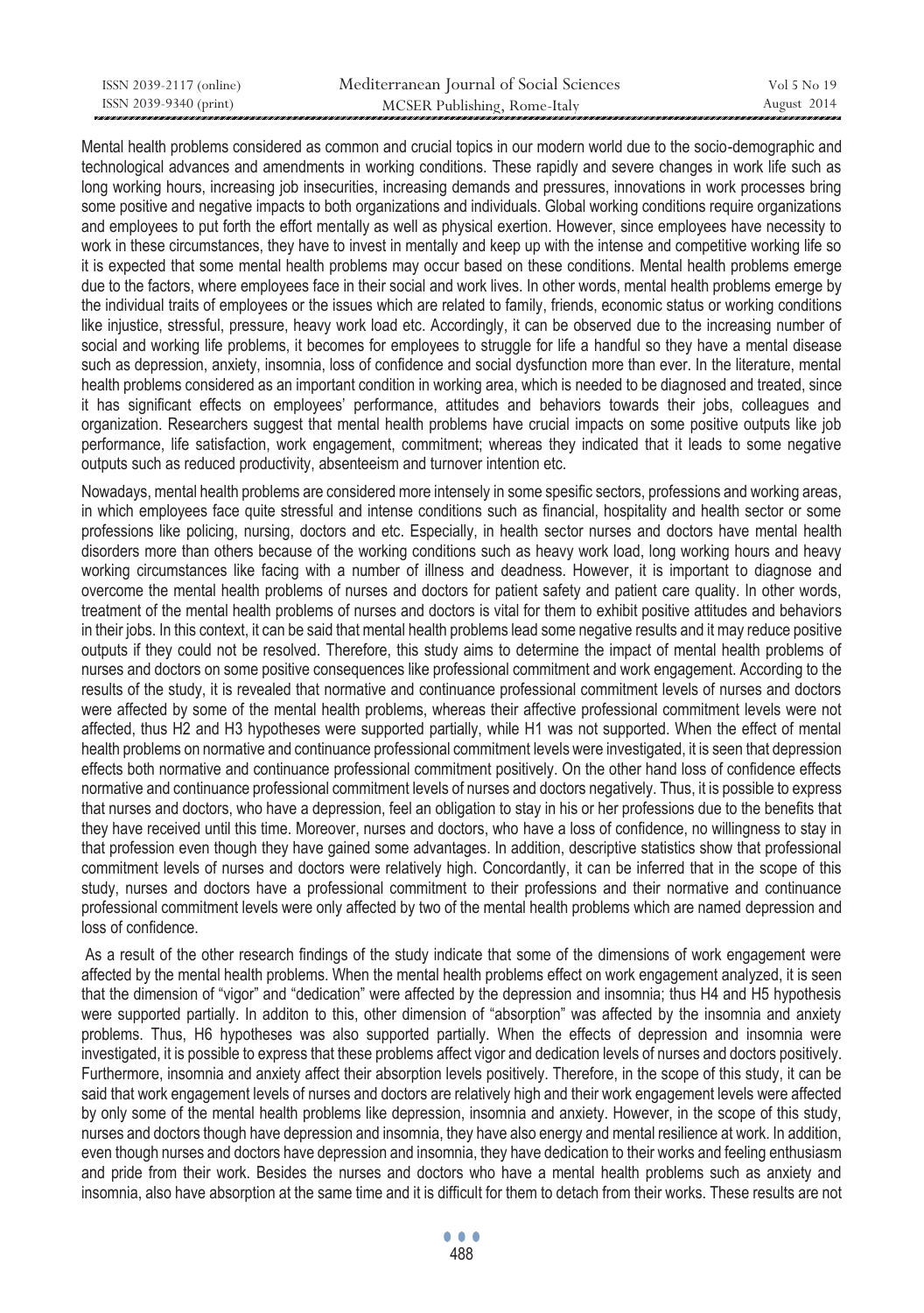| ISSN 2039-2117 (online) | Mediterranean Journal of Social Sciences | Vol 5 No 19 |
|-------------------------|------------------------------------------|-------------|
| ISSN 2039-9340 (print)  | MCSER Publishing, Rome-Italy             | August 2014 |

consistent with the results of the previous studies. In the literature, researchers suggest that mental health problems effects work engagement levels of employees negatively, but in this study, some of the mental health problems effect work engagement positively due to the characteristics of the profession. In other words, doctors and nurses have heavy workloads and stressful working conditions, so they have subjected to insomnia, depression and anxiety wide. On the other hand, even though nurses and doctors have such disorders, they feel committed to their professions and they have feeling of engagement. Since these professions require high level of responsibility, identification with the tasks and to have an emotional attachment with the job, it is possible to say that nurses and doctors have a professional commitment and work engagement even though they have mental health problems.

In conclusion, professional commitment and work engagement levels of nurses and doctors were affected by the mental health problems. However, due to the profession characteristics, they will continue to possess these mental health problems. That is to say, even though they have mental health problems, it is required to diognase, treat and overcome these problems for to provide having a positive attitiudes towards to their jobs and positive behaviors to the patients. Therefore, nurses and doctors need to be aware of their mental health problems and should overcome these problems if they want to gain success in the work environment, which contains stressful conditions and factors to be taken care such as patient safety and patient-care quality. In this context, it can be said that mental health problems are significant predictors of some positive and negative attitudes particularly in some professions. For future studies, the research model can be tested by other spesific and intense professions such as law, policing and banking etc. In addition, these research applied in some sectors which lead to mental health problems due to the long working hours and intensive conditions like tourism, transportation and retail or etc. Moreover, the study can be expanded by adding personality type and positive or negative affect variables which are classified as individuals traits. Thus, it is possible to determine the effects of individual traits on mental health problems, then results can be compared and it can be determined whether individual traits of nurses and doctors have an effect on mental health problems or not.

#### **References**

Abeysena, C., Jayawardana, P. & Peiris, U. (2012). Factor structure and reliability of the 30-item Sinhala version of General Health Questionnaire (GHQ). Asian Journal of Psychiatry, 5(2), 150–153.

Agarwal, U.A., Datta, S., Blakebeard, S. & Bhargava, S. (2012). Linking LMX, Innovative Work Behavior and Turnover Intentions: Mediating Role Of Work, Career Development International, 17(3), 1-31.

Agarwal, U. A. (2014). Linking justice, trust and innovative work behaviour to work engagement. Personnel Review, 43(1), 41-73.

Armstrong, M. & Taylor, S. (2014). Armstrong's Handbook of Human Resource Management Practice, Kogan Page Publishers: USA.

Bagraim, J.J. (2003). The Dimensionality of Professional Commitment. SA Journal of Industrial Psychology, 29(2), 6-9

Bakker, A.B. & Demerouti, E. (2008). Toward A Model of Work Engagement, Career Development International, 13 (3), 209-223.

Bakker, A.B. & Demerouti, E. (2009). Toward A Model of Work Engagement, Career Development International, 13(3), 209-223.

Bakker, A.B., Albrecht, S.L. & Leiter, M.P. (2010). Key Questions Regarding Work Engagement, European Journal of Work and Organizational Psychology, 1-25.

Bakker, A.B., Demerouti, E. & Sanz-Vergel, A.I. (2014). Burnout and Work Engagement: The JD–R Approach. Annu. Rev. Organ. Psychol. Organ. Behav,

1, 389–411

Barnes, D.C. & Collier, J.E. (2013). Investigating work engagement in the service environment, Journal of Services Marketing, 27(6), 485 – 499.

Baum,N. & Neuberger, T. (2014). The contributions of persons in the work environment to the self-identity of persons with mental health problems: a study in Israel. Health and Social Care in the Community, 22 (3), 308-316.

Bieńkowska, J. (2012). Organizational and Professional commitment: The comparative study. Problems of Management In The 21st Century, 4, 21-29.

Blau, G. (2009). Can a four-dimensional model of occupational commitment help to explain intent to leave one's occupation? Career Development International, 14(2), 116-132.

Brooks, S.K., Gerada, C., & Chalder, T. (2011). Review of literature on the mental health of doctors: Are specialist services needed?. Journal of Mental Health, 20(2),146–156.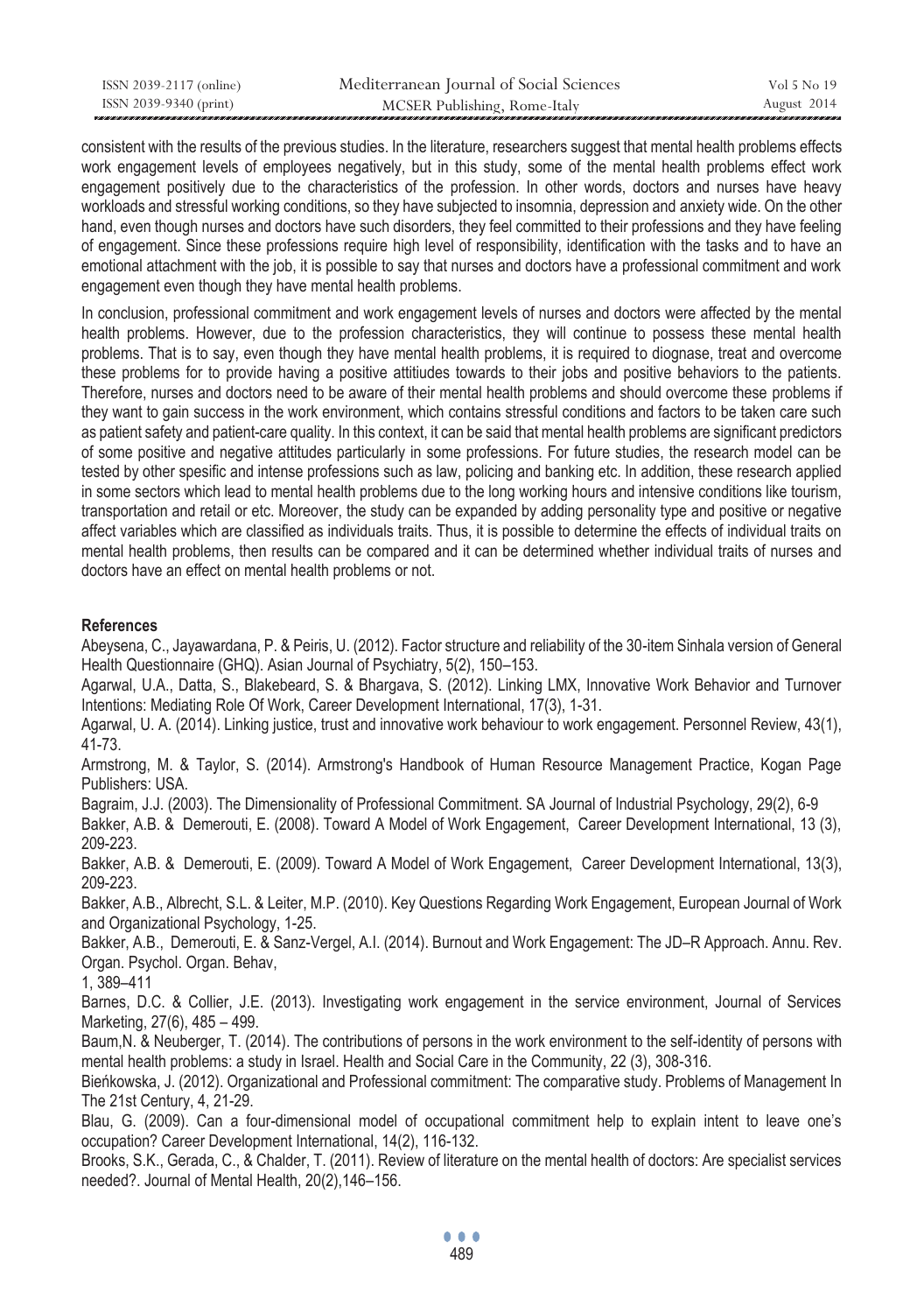| ISSN 2039-2117 (online) | Mediterranean Journal of Social Sciences | Vol 5 No 19 |
|-------------------------|------------------------------------------|-------------|
| ISSN 2039-9340 (print)  | MCSER Publishing, Rome-Italy             | August 2014 |

Canciu, M. & Bardac, D. (2011). Current issues concerning the relationship between mentalhealth. Acta Medica Transilvanica, 2(4), 175-177.

Chang, S., Law, D. W. & Chang, H. (2010). The impact of personality on depression among university students in Taiwan. Chang Gung Med J, 34, 528-535.

Chang, Y. P., Wang, H. H., Huang, S. & Wang, H.I. (2014). Interaction effect of work excitement and work frustration on the professional commitment of nurses in Taiwan. The Journal of Nursing Research, 22 (1), 51-60.

Chen, S. L., Chang, S. M., Lin, H. S. & Chen, C. H. (2008). Post-SARS knowledge sharing and professional commitment in the nursing profession. Journal of Clinical Nursing, 18, 1738–1745.

Chen, C. V. & Kao, R. H. (2012). Work values and service-oriented organizational citizenship behaviors: The mediation of psychological contract and professional commitment: A case of students in Taiwan Police College. Soc Indic Res, 107, 149-169.

Cho, V. & Huang, X. (2012). Professional commitment, organizational commitment, and the intention to leave for professional advancement, An empirical study on IT professionals. Information Technology & People, 25 (1), 31-54.

Coetzee, M. & de Villiers, M. (2010). Sources of job stress, work engagement and career orientations of employees in a South African financial institution. Southern African Business Review, 14 (1), 27-58.

Cooper, A. & Hassiotis, A. (2009). Appendix A Critique of the ICD10 and DSM IV based Classification of Mental Disorders in Intellectual Disability. Intellectual Disability Psychiatry: A practical handbook Edited by Hassiotis, A., Barron, D.A. & Hall, I. John Wiley & Sons.

Cooray, S. E. & Bakala, A. (2005). Anxiety disorders in people with learning disabilities. Anxiety disorders in people with learning disabilities. Advances in Psychiatric Treatment, 11, 355–361.

Dewa, C. S., McDaid, D. & Ettner, S. L. (2007). An international perspection worker mental health problems: Who bears the burden and how are costs addressed? La Revue Canadienne de Psychiatrie, 52 (6), 346-357.

Dwivedula,R. & Bredillet, C. N. (2010). The relationship between organizational and professional commitment in the case of Project workers: Implications for project management. Project Management Journal, 41 (4), 79–88.

Elias, R. (2008). Auditing students' Professional commitment and anticipatory socialization and their relationship to whistleblowing. Managerial Auditing Journal, 23 (3), 283-294.

Fiabane, E., Giorgi, I., Sguazzin, C. & Argentero, P. (2013). Work engagement and occupational stress in nurses and other healthcare workers: the role of organisational and personal factors. Journal of Clinical Nursing, 22, 2614–2624.

Gaebel, W. (2012). Status of psychotic disorders in ICD-11. Schizophrenia Bulletin, 38 (5), 895-898.

Geldenhuys, M., Łaba, K. & Venter, C.M. (2014). Meaningful work, work engagement and organisational commitment. SA Journal of Industrial Psychology, 40(1), 1-10.

Gill, D.S. (2007). Employee Selection and Work Engagement: Do Recruitment and Selection Practices Influence Work Engagement?, Doctorate Thesis, Kansas State University.

Goldberg, D. (2010). The classification of mental disorder: a simpler system for DSM–V and ICD–11. Advances in psychiatric treatment, 16, 14–19.

Gonza´lez-Roma´, V., Schaufeli, W.B., Bakker, A.B. & Lloret, S. (2006). Burnout and work engagement: Independent factors or opposite poles?. Journal of Vocational Behavior, 68, 165–174.

Hakanen, J.J., Perhoniemi, R. & Toppinen-Tanner, S. (2008). Positive Gain Spirals at Work: from Job Resources to Work Engagement, Personal Initiative and Work-Unit Innovativeness, Journal of Vocational Behavior, 73, 78-91.

Harnois, G. & Gabriel, P. (2000). Mental health and work: Impact, issues and good practices. Mental health policy and service development (MPS) Department of Mental Health and Substance Dependence (MSD), World Health Organization, Geneva, 1-61.

Hassard, J., Cox, T., Murawski, S., De Meyer, S. & Muylaert, K. (2011). Mental health promotion in the workplace – a good practice report. EU-OSHA – European Agency for Safety and Health at Work, ISSN 1831-9351, 1-41.

Hayati, D., Charkhabi, M., & Naami, A.Z. (2014). The relationship between transformational leadership and work engagement in governmental hospitals nurses: a survey study. SpringerPlus, 3(25), 1-7.

Hensing, G., Bertilsson, M., Ahlborg Jr, G., Waern, M. & Vaez, M. (2013). Self-assessed mental health problems and work capacity as determinants of return to work: a prospective general population-based study of individuals with all-cause sickness absence. BMC Psychiatry, 13, 259.

Herrman, H., Saxena, S., Moodie, R. & Walker, L. (2005). Introduction: Promoting Mental Health as a Public Health Priority. Inside A Report of the World Health Organization,Department of Mental Health and Substance Abuse in collaboration with the Victorian Health Promotion Foundation and The University of Melbourne, Ed(Herrman, H., Saxena, S., Moodie, R), 1- 285.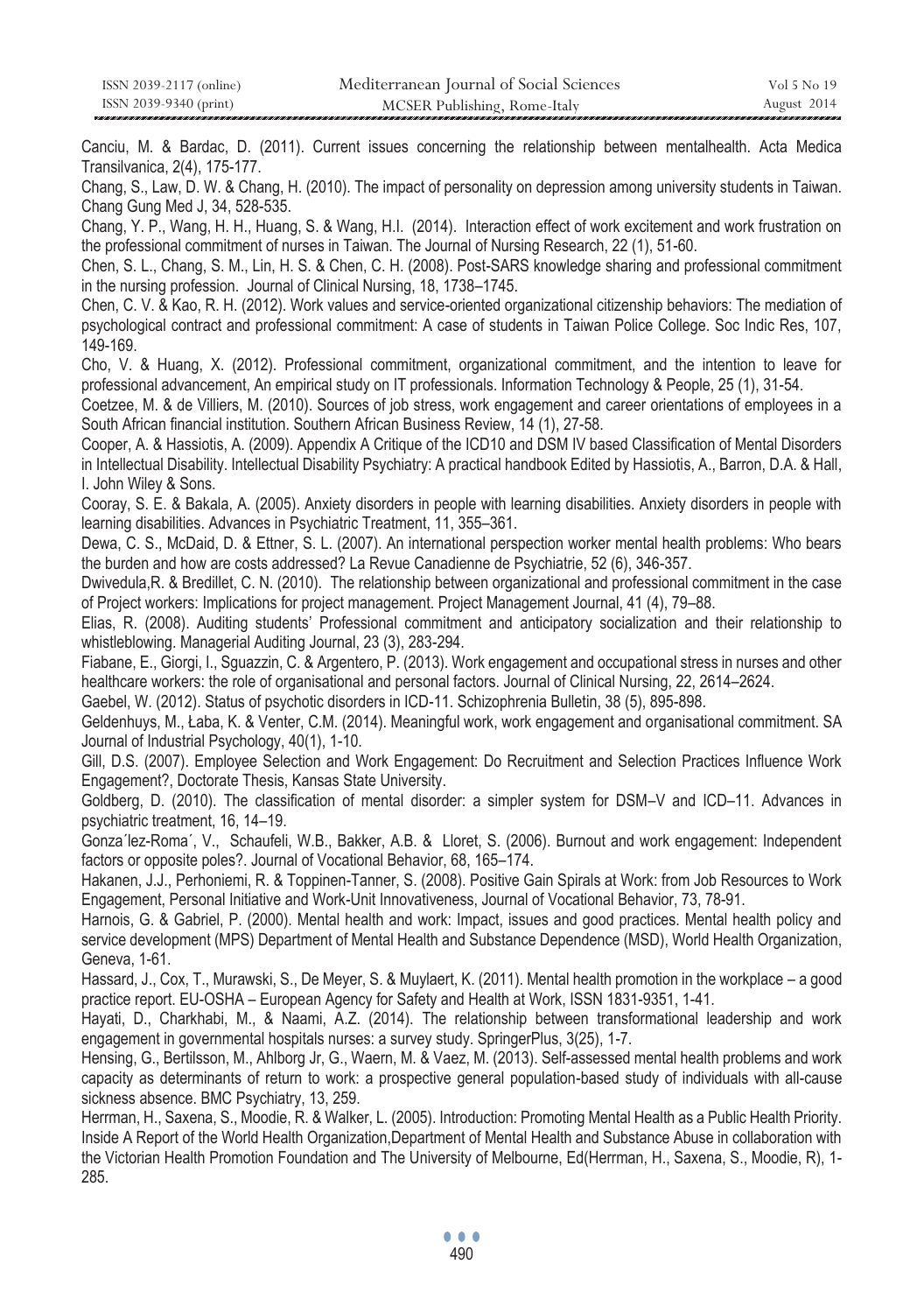| ISSN 2039-2117 (online) | Mediterranean Journal of Social Sciences | Vol 5 No 19 |
|-------------------------|------------------------------------------|-------------|
| ISSN 2039-9340 (print)  | MCSER Publishing, Rome-Italy             | August 2014 |

Hysenbegasi, A., Hass, S. L. & Rowland, C. R. (2005). The impact of depression on the academic productivity of university students. The Journal of Mental Health Policy and Economics, 8, 145-151.

Jamal, M. (2014). Professional Commitment among Nurses as a Moderator of Job Stress and Job Performance : An Empirical Examination in the Middle East. Middle East Journal of Nursing, 6(4), 1-9.

Jenaro, C., Flores, N., Orgaz, M.B. & Cruz, M. (2010). Vigour and dedication in nursing professionals: towards a better understanding of work engagement. Journal of Advanced Nursing, 67(4), 865–875.

IBEC. (2012). Mental Health and Well-being, A Line Manager's Guide, IRIS Business and and Employers Conferation, October 2012, 1-44.

Karatepe, O. M. (2014). Hope, work engagement, and organizationally valued performance outcomes: An empirical study in the hotel industry. Journal of Hospitality Marketing & Management, 00, 1–21.

Karban, K. (2011). Social Work and Mental Health. Polity Press: UK.

Kim, T. H. & Chang, K. R. (2007). Interactional effects of occupational commitment and organizational commitment of employees in sport organizations on turnover intentions and organizational citizenship behaviors. International Journal of Applied Sports Sciences, 19 (2), 63-79.

Kipps, C. M., Nestor, P. J., Acosta-Cabronero, J., Arnold, R. & Hodges, J. R. (2009). Understanding social dysfunction in the behavioural variant of front temporal dementia: the role of emotion and sarcasm processing. Brain A Journal of Neurology, 132, 592-603.

Khan, A., Shah, I. M., Khan, F. & Suhail, S. (2013). Reliability and validity assessment of 12 items general health questionnaire (GHQ: 12) among Pakistani University teachers. World Applied Sciences Journal, 24 (5), 603-608.

Koyuncu, M., Burke, R.J. & Fiksenbaum, L. (2006). Work Engagement among Women Managers and Professionals in a Turkish Bank Potential Antecedents and Consequences, Equal Opportunities International, 25(4), 299-310.

LaMontagne, A.D., Milner, A., Krnjacki, L., Kavanagh, A.M., Blakely, T.A. & Bentley, R. (2014). Employment Arrangements and Mental Health in a Cohort of Working Australians: Are Transitions From Permanent to Temporary Employment Associated With Changes in Mental Health?. American Journal of Epidemiology Advance Access, 1-10.

Little, L.M., Nelson, D.M., Wallace, J.C. & Johnson, P.D. (2011). Integrating attachment style, vigor at work, and extra-role performance. Journal of Organizational Behavior, 32, 464–484.

Llapa-Rodríguez E.O, Trevizan, M.A & Shinyashiki, G.T. (2008).Conceptual reflections about organizational and professional commitment in the health sector. Rev Lat Am Enfermagem. 16 (3), 484-488.

Lo, H., Wu, S., Chang, S. & Lee, L. (2006). The Influence of Stress on Professional Commitment of Psychiatric Nurses. Tzu Chi Nursing Journal, 5(5), 83-92.

Lu, K., Chang, L. & Wu, H. (2007). Relationships between Professional commitment, Job satisfaction, and work stress in public health nurses in Taiwan. Journal of Professional Nursing, 23(2), 110–116.

Lu, C., Wang, H., Lu, J., Du, D. & Bakker, A. B. (2014). Does work engagement increase person–job fit? The role of job crafting and job insecurity. Journal of Vocational Behavior, 84, 142–152.

Mabunda, M. & Idemudia, E. S. (2012). Cumulative adversities and mental health of employees in workplace settings in gauteng province, South Africa. J Soc Sci, 33(2), 189-199.

Mahdavinejad, M., Bemanian, M., Farahani, S. F., Tajik, A. & Taghavi, P. (2011). Association of mental health and work environment in hospital workers. International Journal of Academic Research, 3 (1), 147-149.

Mark, G. & Smith, A. P. (2011). Occupational stress, job characteristics, coping, and the mental health of nurses. British Journal of Health Psychology, 1-17.

Menguc, B., Auh, S., Fisher M. & Haddad, A. (2013). To be engaged or not to be engaged: The antecedents and consequences of service employee engagement. Journal of Business Research, 66, 2163–2170.

Meydan, C.H. & Şeşen, H. (2011). Yapısal Eşitlik Modellemesi AMOS Uygulamaları. Ankara: Detay Yayıncılık.

Mokhtari, M., Somayeh, F. D., Asghari, M., Ghasembaklo, U., Mohamadyari, G., Azadmanesh, S. A. & Akbari, E. (2013). Epidemiology of mental health problems in female students: A questionnaire survey. Journal of Epidemiology and Global Health, 3, 83-88.

Morin, C. M. & Benca, R. (2012). Chronic insomnia. Lancet, 379, 1129-1141.

Munroe-Blum, H., Collins, E., McCleary, L. & Nuttall, S. (1996). The social dysfunction index (SDI) for patients with schizophrenia and related disorders. Schizophrenia Research, 20, 211-219.

Murthy, R.K. (2014). Psychological Capital, Work Engagement and Organizational Citizenship Behaviour. Sinhgad Institute of Management and Computer Application (SIMCA), 347-358.

Mustosmäki, A., Anttila, T. & Oinas, T. (2013). Engaged or Not? A Comparative Study on Factors Inducing Work Engagement in Call Center and Service Sector Work. Nordic journal of working life studies, 3(1), 49-67.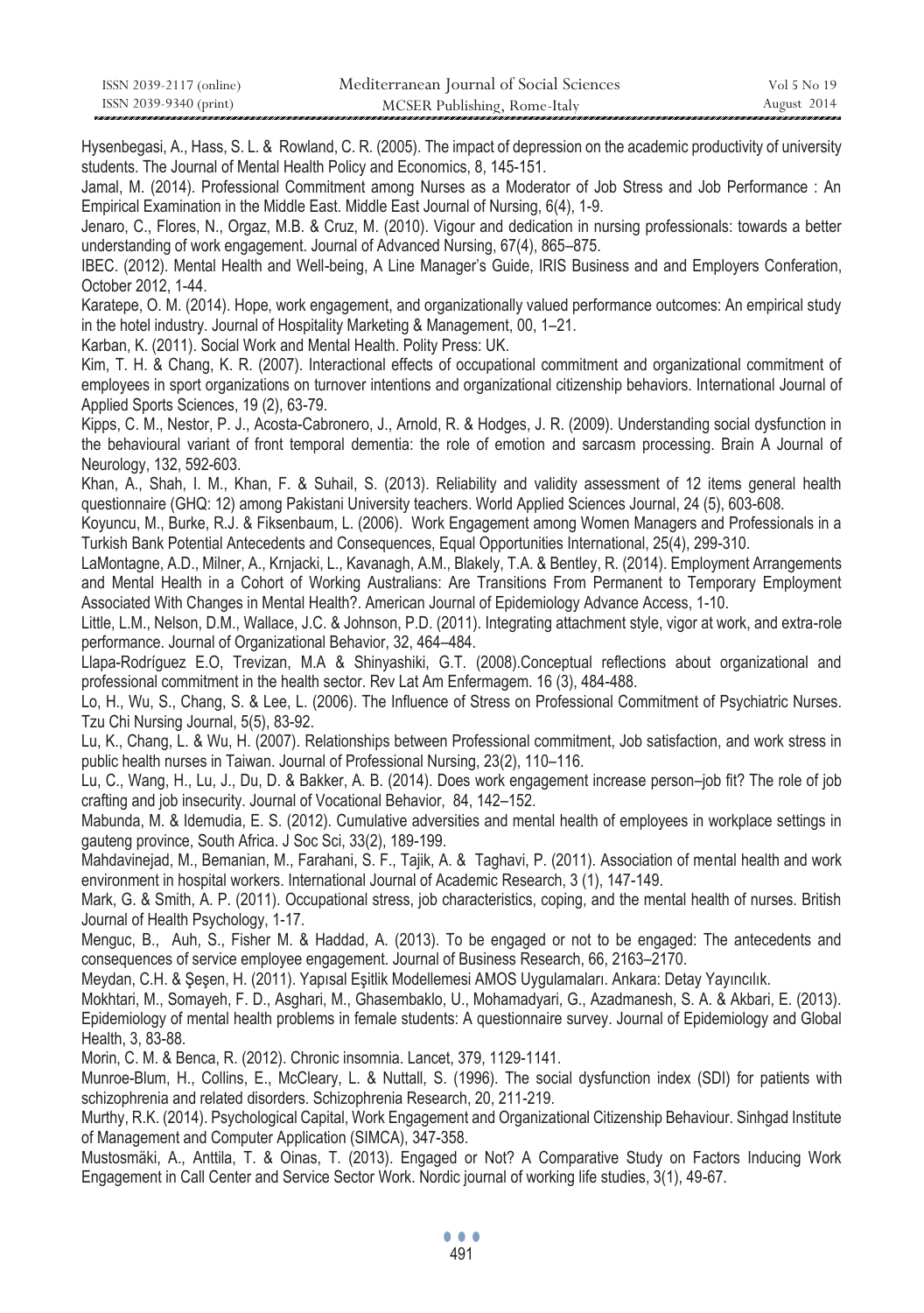| ISSN 2039-2117 (online) | Mediterranean Journal of Social Sciences | Vol 5 No 19 |
|-------------------------|------------------------------------------|-------------|
| ISSN 2039-9340 (print)  | MCSER Publishing, Rome-Italy             | August 2014 |

Nahar, L., Hossain, A., Rahman, A. & Bairagi, A. (2013). The relationship of job satisfaction, job stress, mental health of government and nongovernment employees of Bangladesh. Scientific Research, 4 (6), 520-525.

Nasution, D. & Östermark, R. (2012). The impact of social pressures, locus of control, and Professional commitment on auditors' judgmentIndonesian evidence. Asian Review of Accounting, 20 (2), 163-178.

Nogueras, D. J. (2006). Occupational commitment, education, and experience as a predictor of intent to leave the nursing profession. Nursing Economics, 24 (2), March – April, 86-93.

Pai, F. Y., Yeh, T. M. & Huang, K. (2012). Professional commitment of information technology employees under depression environments. International Journal of Electronic Business Management,10 (1), 17-28.

Park, J. & Gursoy, D. (2012). Generation effects on work engagement among U.S. hotel employees. International Journal of Hospitality Management, 31, 1195– 1202.

Peng, J. C., Lee, Y. L. & Tseng, M.M. (2014). Person-organization fit and turnover intention: Exploring the mediating effect of work engagement and the moderating effect of demand-ability fit. The Journal of Nursing Research, 22(1), 1-11.

Pienaar, J. & Willemse, S. A. (2008). Burnout, engagement, coping and general health of service employees in the hospitality industry. Tourism Management , 29, 1053–1063

Pigeon, W. R. (2010). Diagnosis, prevalence, pathways, consequences & treatment of insomnia. Indian J Med Res,131, 321-332.

Reis, D., Hoppe, A. & Schröder, A. (2013). Reciprocal relationships between resources, work and study engagement, and mental health: Evidence for gain cycles. European Journal of Work and Organizational Psychology, 1-18.

Reknes, I., Pallesen, S., Magerøy, N., Moen, M. E., Bjorvatn, B. & Einarsen, S. (2014). Exposure to bullying behaviors as a predictor of mental health problems among Norwegian nurses: Results from the prospective SUSSH-survey. International Journal of Nursing Studies, 51, 479–487.

Robles, R., Fresán, A., Evans, S. C., Lovell, A. M., Medina-Mora, M.E., Maj, M. & Reed, G. M. (2014). Problematic, absent and stigmatizing diagnoses incurrent mental disorders classifications: Results from the WHO-WPA and WHO-IUPsyS Global Surveys. International Journal of Clinical and Health Psychology, 1-13.

Rössler, W. (2012). Stress, burnout, and job dissatisfaction in mental health workers. Eur Arch Psychiatry Clin Neurosci, 262, 65-69.

Saks, A.M. (2006). Antecedents and Consequences of Employee Engagement, Journal of Managerial Psychology, 21(7), 600-619.

Salanova, M., Agut, S. & Peiro, J.M. (2005). Linking Organizational Resources and Work Engagement to Employee Performance and Customer Loyalty: The Mediation of Service Climate, Journal of Applied Psychology, 90(6), 1217-1227.

Sarjaloei, F. & Hashemi, S. M. (2013). The Effect of Mental Health on Job Satisfaction of Principals (Case Study: Islamic Azad University of Tehran-East Branch). International Journal of Advanced Studies in Humanities and Social Science, 1 (5), 585-594.

Schaufeli, W.B., Taris, T.W. & Van Rhenen, W. (2008). Workaholism, Burnout, and Work Engagement: Three of a Kind or Three Different Kinds of Employee Well-Being?, Applied Psychology: An International Review, 57(2),173-203.

Schermelleh-Engel, K., Moosbrugger H. & Müller, H. (2003). Evaluating the Fit of Structural Equation Models: Tests of Significance and Descriptive Goodness-of-Fit Measures. Methods of Psychological Research, 8 (2), 23-74.

Shraga, O. & Shirom, A. (2009). The Construct Validity of Vigor and Its Antecedents: A Qualitative Study, Human Relations, 62(2), 271-291.

Simola, S. (2011). Relationship between occupational commitment and ascribed importance of organisational characteristics. Education Training, 53 (1), 67-81.

Sivertsen, B., Krokstad, S., Overland, S. & Mykletun, A. (2009). The epidemiology of insomnia: Associations with physical and mental health.The HUNT-2 study. Journal of Psychosomatic Research, 67, 109–116.

Slade, M. (2010). Mental illness and well-being: the central importance of positive psychology and recovery approaches. BMC Health Services Research, 10 (26), 1-14.

Somech, A. & Bogler, R. (2002). Antecedents and consequences of teacher organizational and professional commitment. Educational Administration Quarterly, 38 (4), 555-577.

Spielberger , C. D., Ritterband, L. M., Reheiser, E. C. & Brunner, T. M. (2003). The nature and measurement of depression. International Journal of Clinical and Health Psychology, 3 (2), 209-234.

St-Arnaud, L., Bourbonnais, R., Saint-Jean, M., Rheaume, L. (2007). Determinants of Return-to-Work among Employees Absent Due to Mental Health Problems. Relations Industrielles/Industrial Relations, 62 (4), 690-713.

Stein, M. B. & Stein, D. J. (2008). Social anxiety disorder. Lancet, 371, 1115-1125.

Strom, D. L., Sears, K. L. & Kelly, K. M. (2014). Work engagement: The roles of organizational justice and leadership style in predicting engagement among employees. Journal of Leadership & Organizational Studies, 21(1), 71–82.